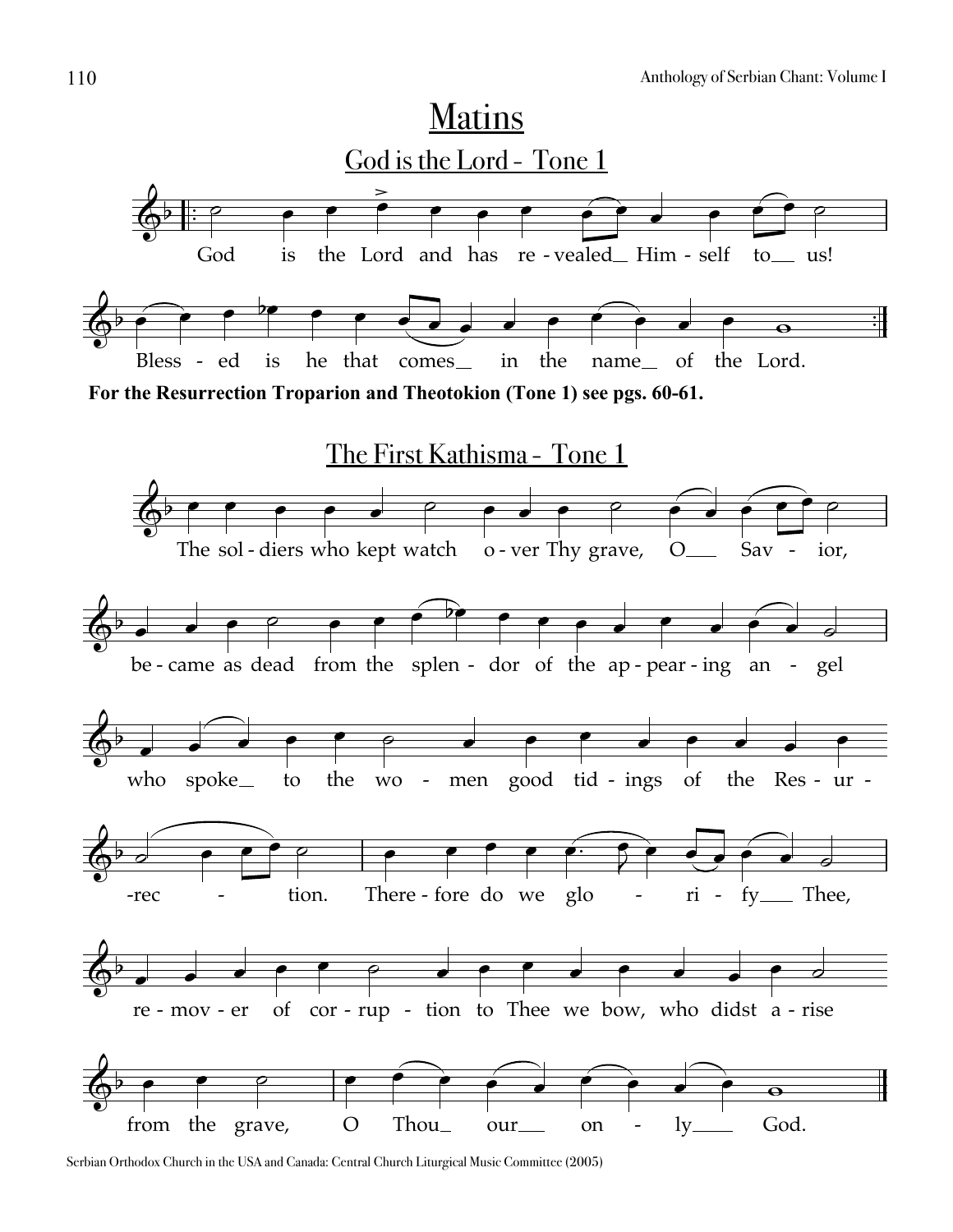

Serbian Orthodox Church in the USA and Canada: Central Church Liturgical Music Committee (2005)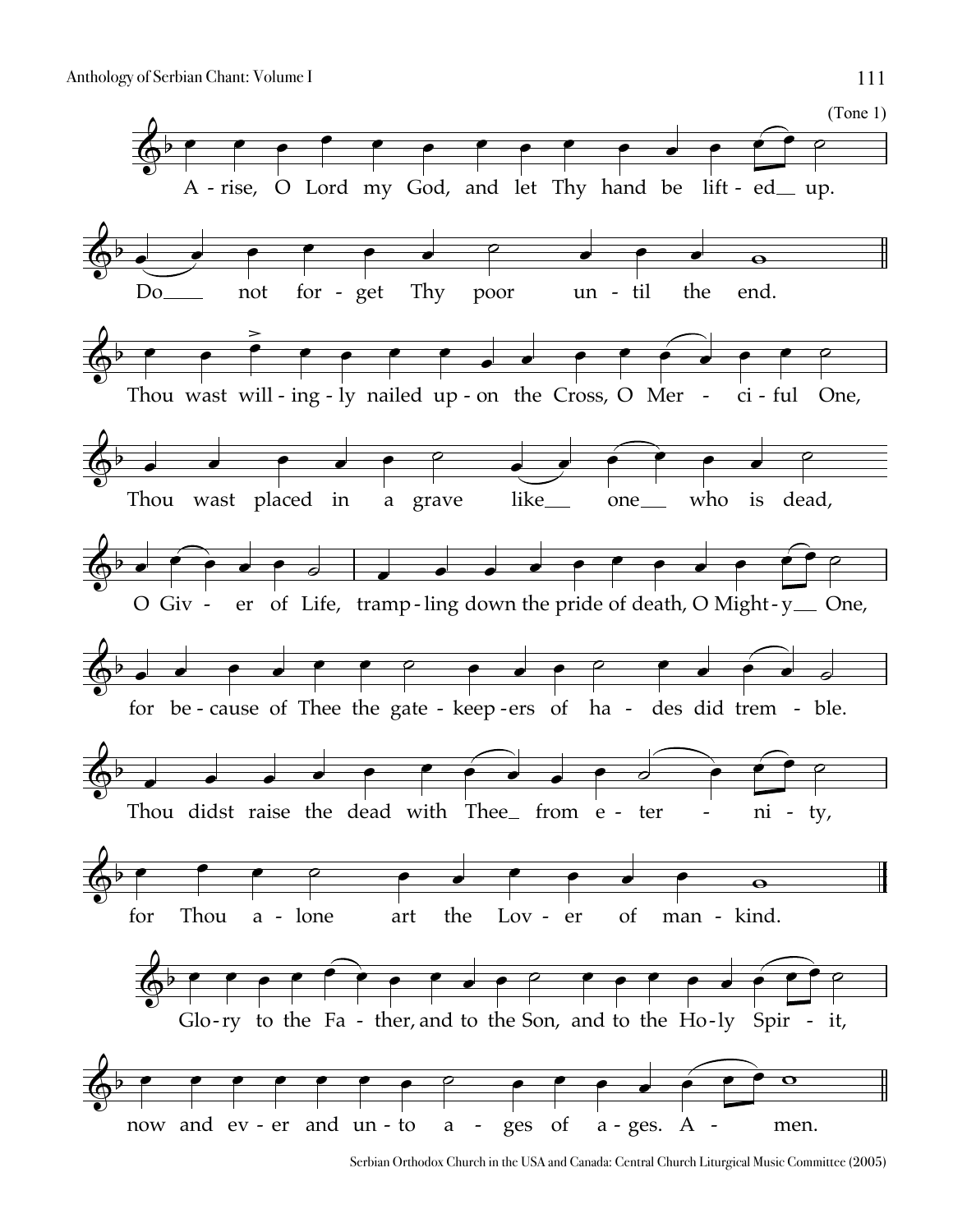

Serbian Orthodox Church in the USA and Canada: Central Church Liturgical Music Committee (2005)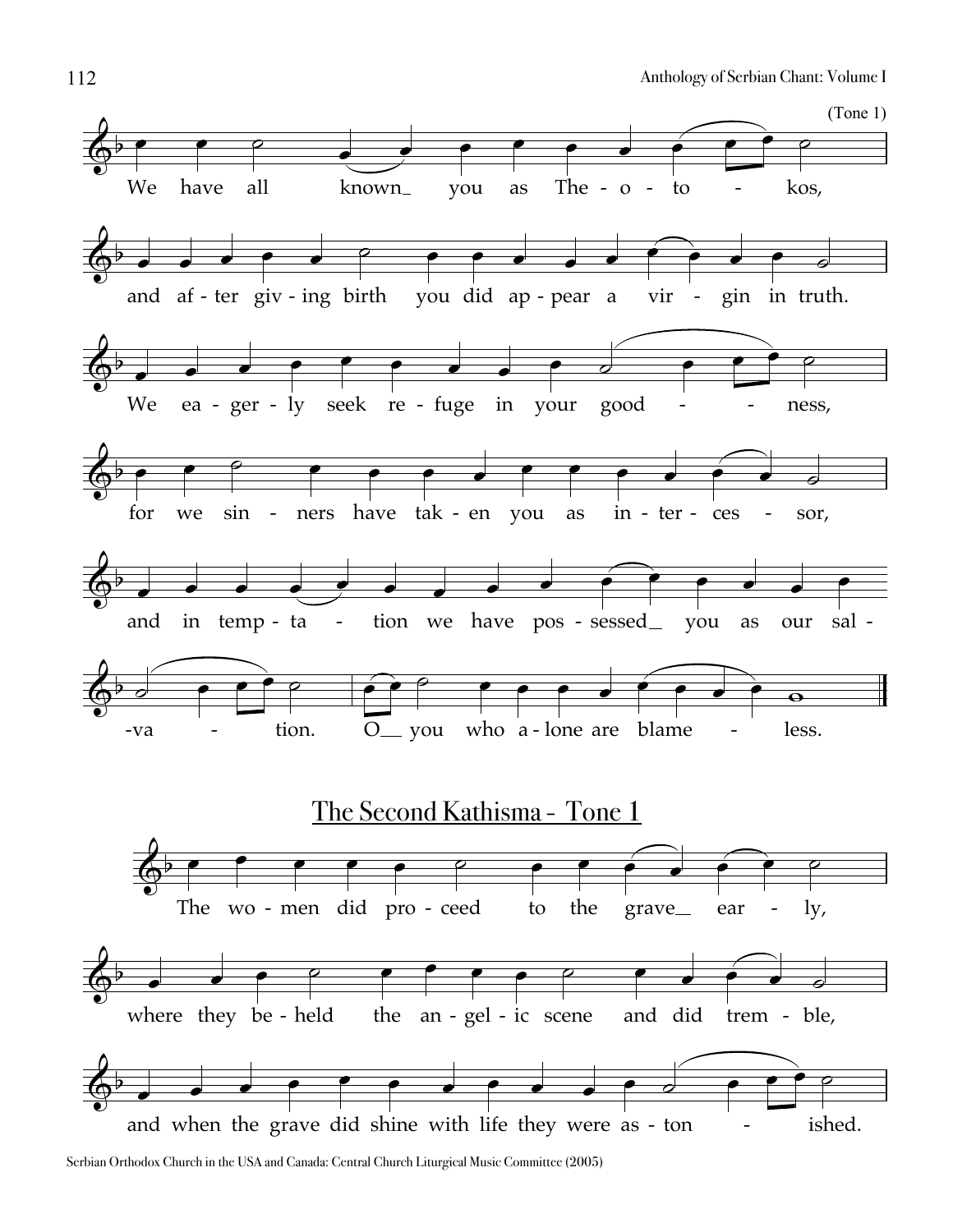

Serbian Orthodox Church in the USA and Canada: Central Church Liturgical Music Committee (2005)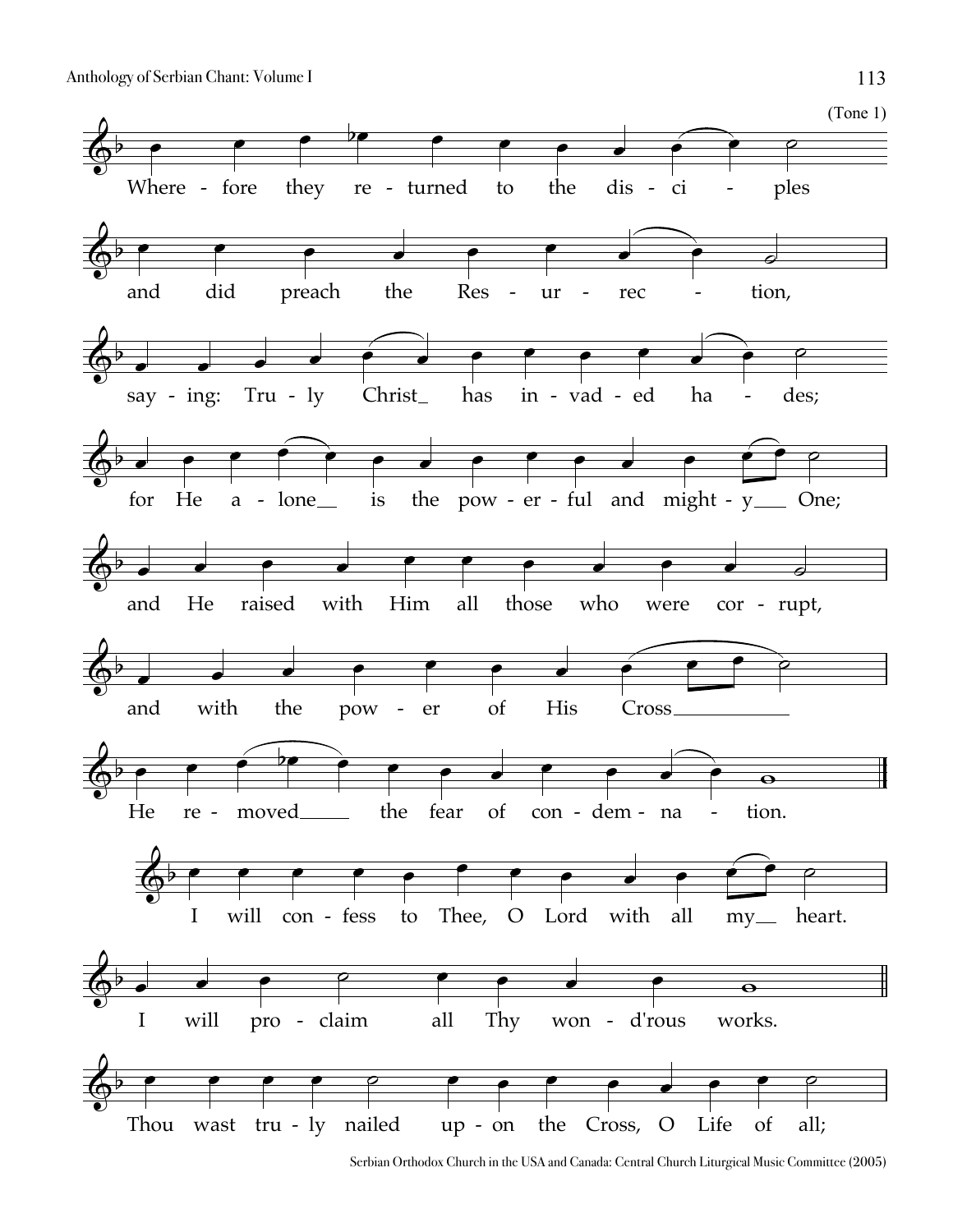

Serbian Orthodox Church in the USA and Canada: Central Church Liturgical Music Committee (2005)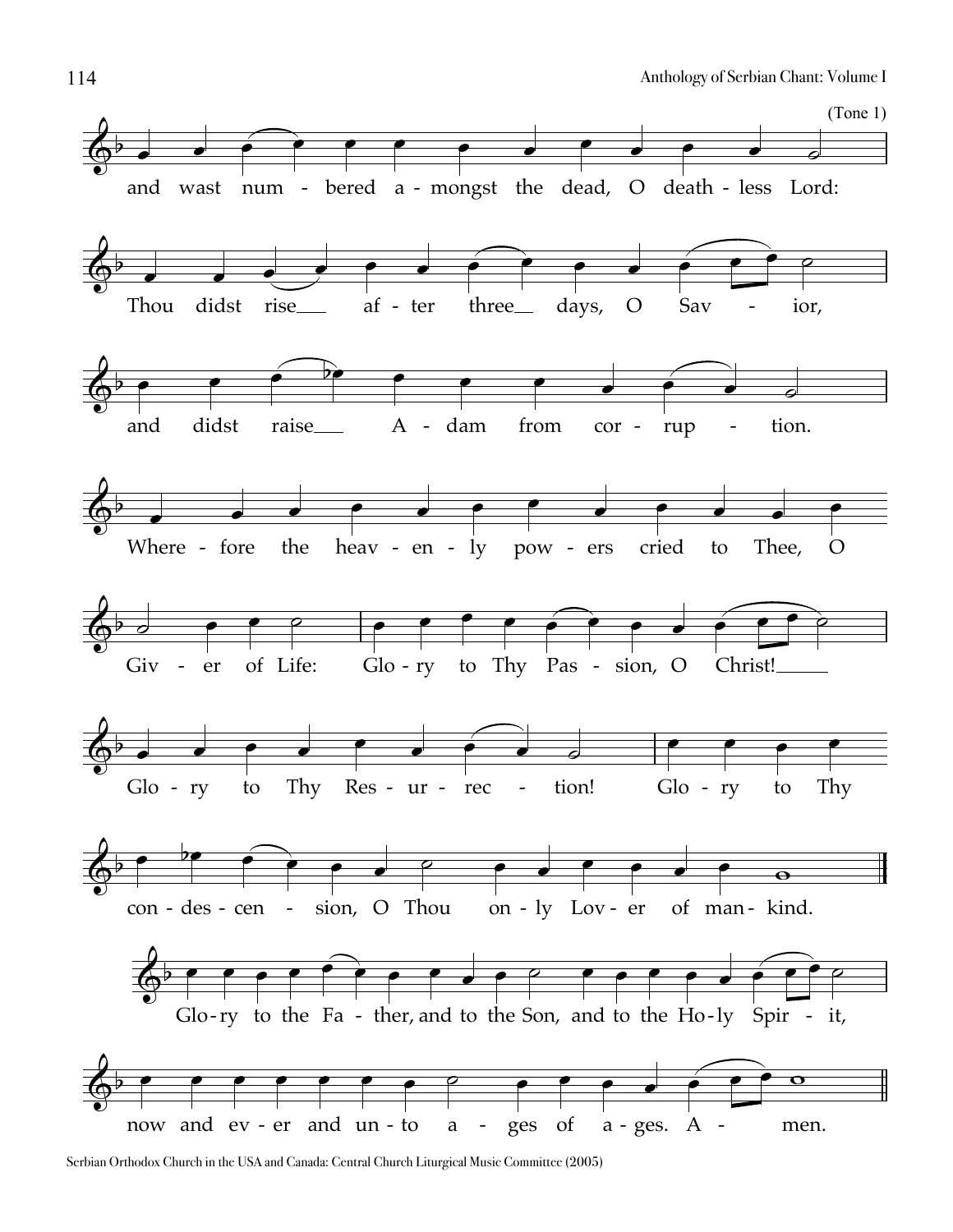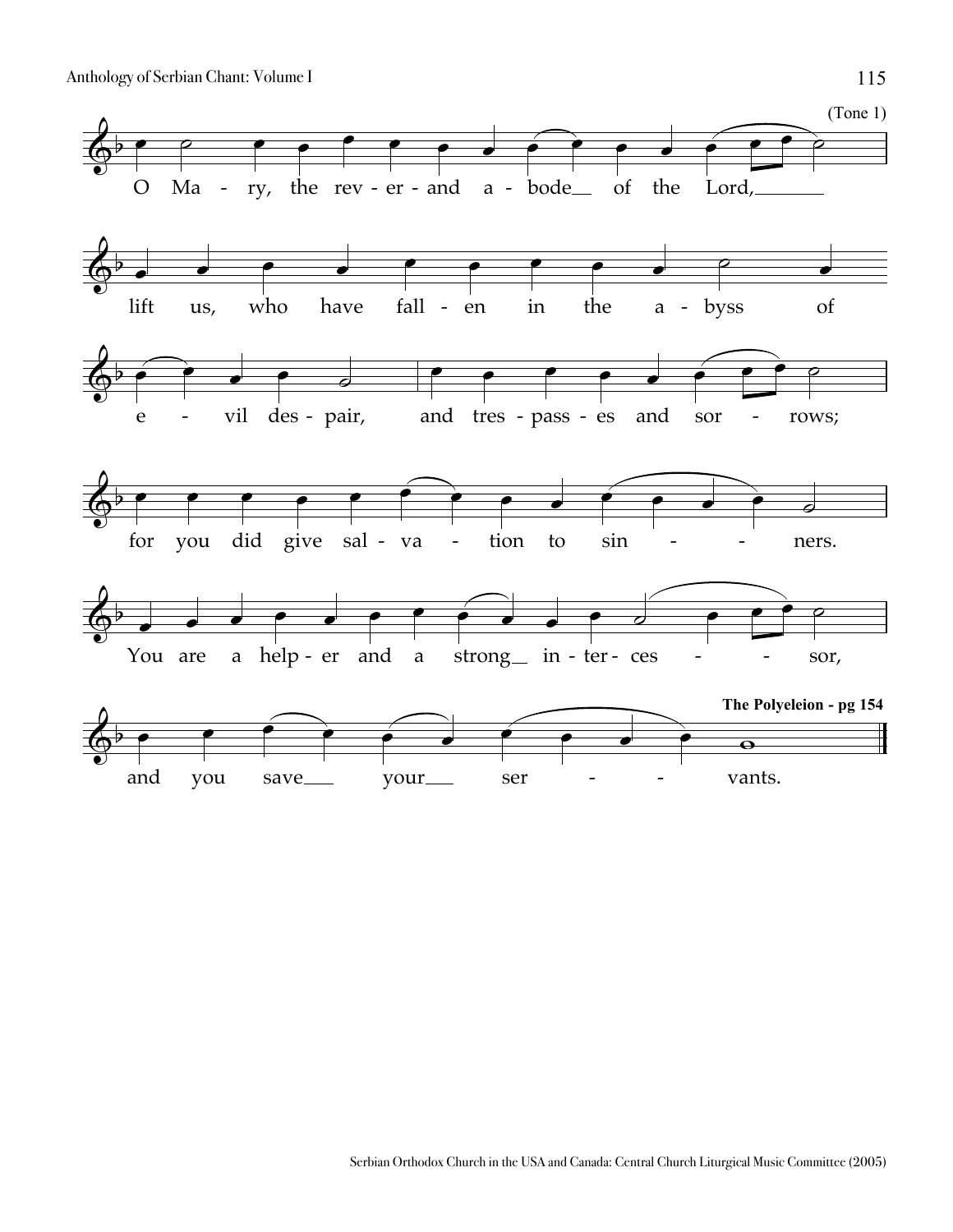

Serbian Orthodox Church in the USA and Canada: Central Church Liturgical Music Committee (2005)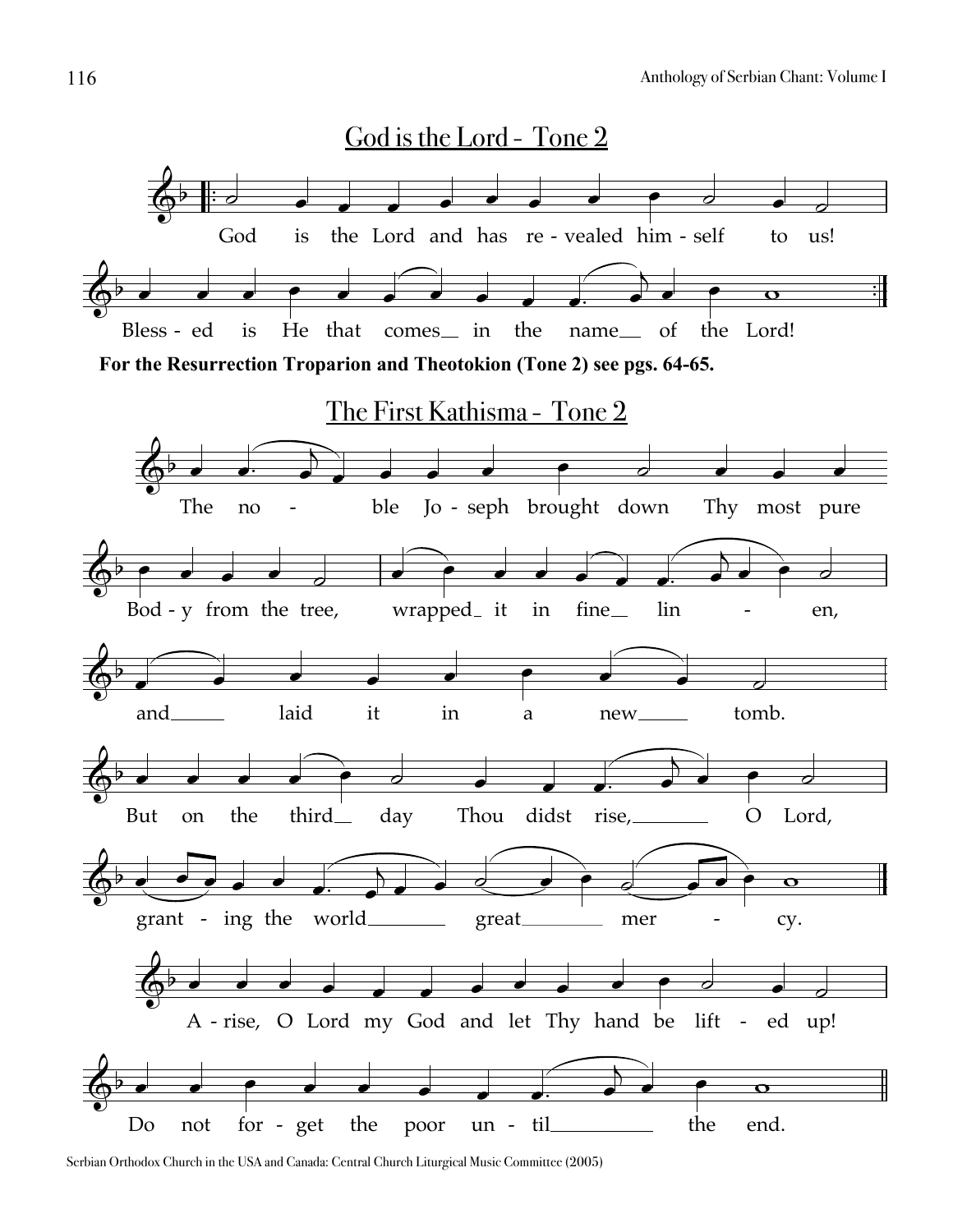

Serbian Orthodox Church in the USA and Canada: Central Church Liturgical Music Committee (2005)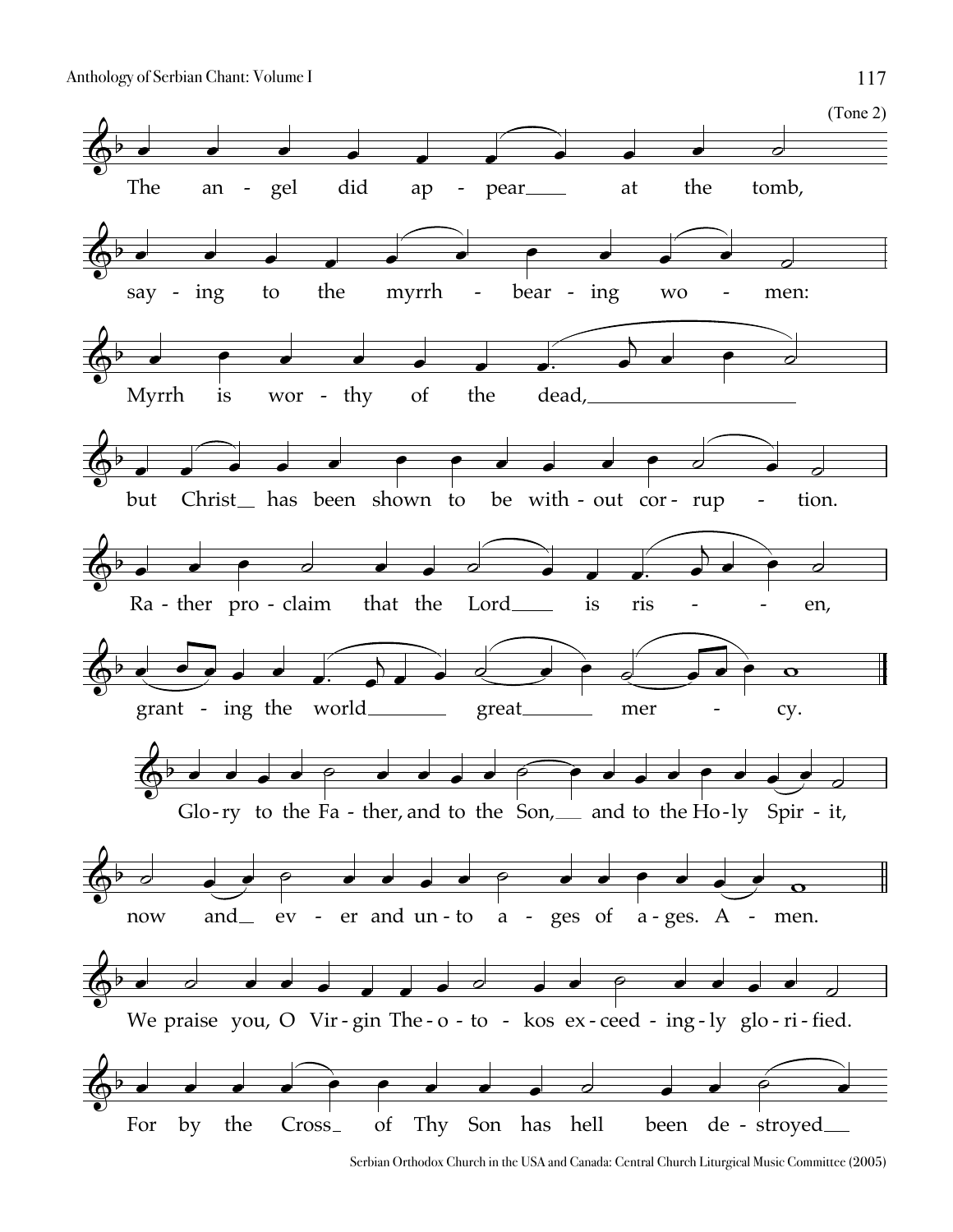

Serbian Orthodox Church in the USA and Canada: Central Church Liturgical Music Committee (2005)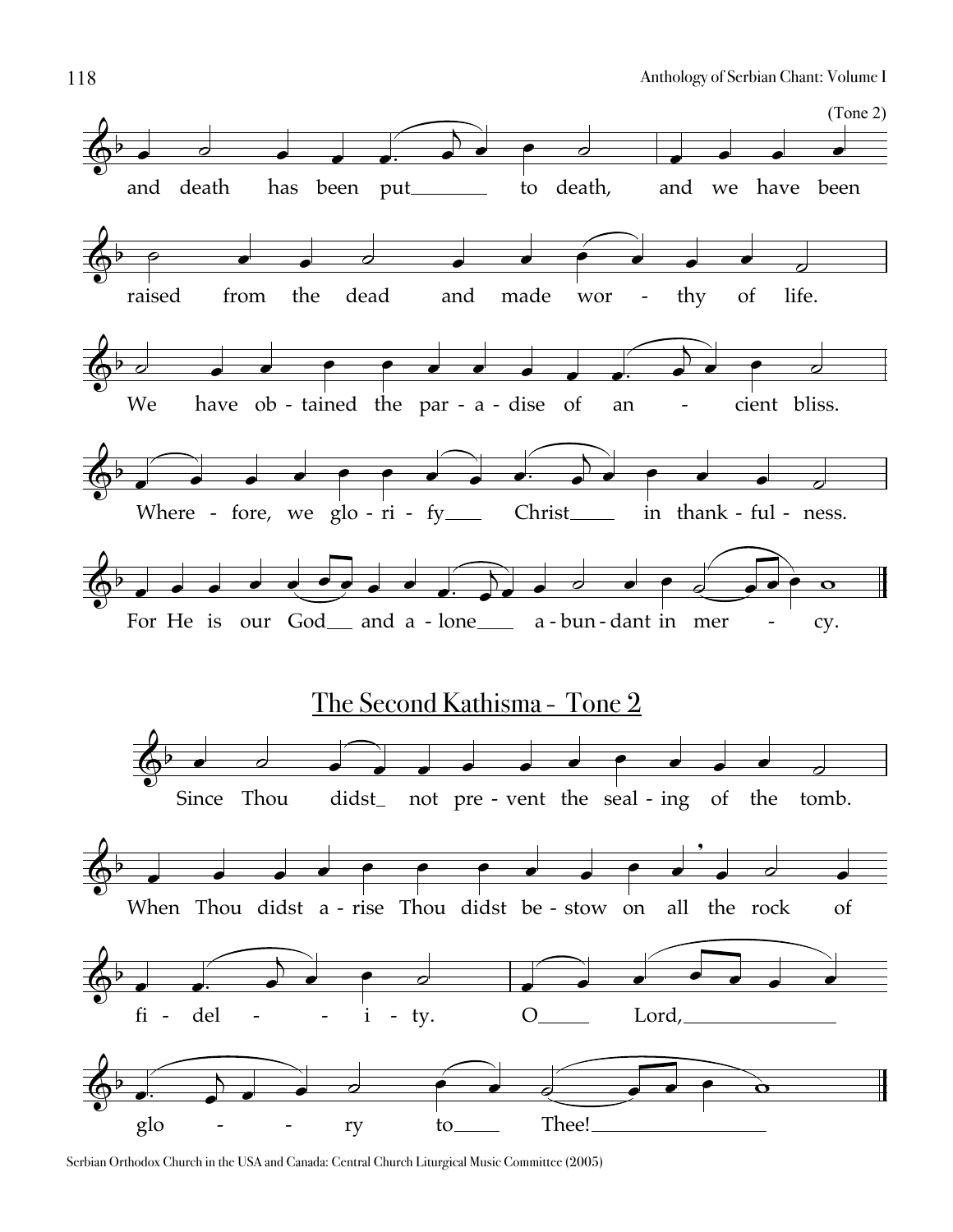

Serbian Orthodox Church in the USA and Canada: Central Church Liturgical Music Committee (2005)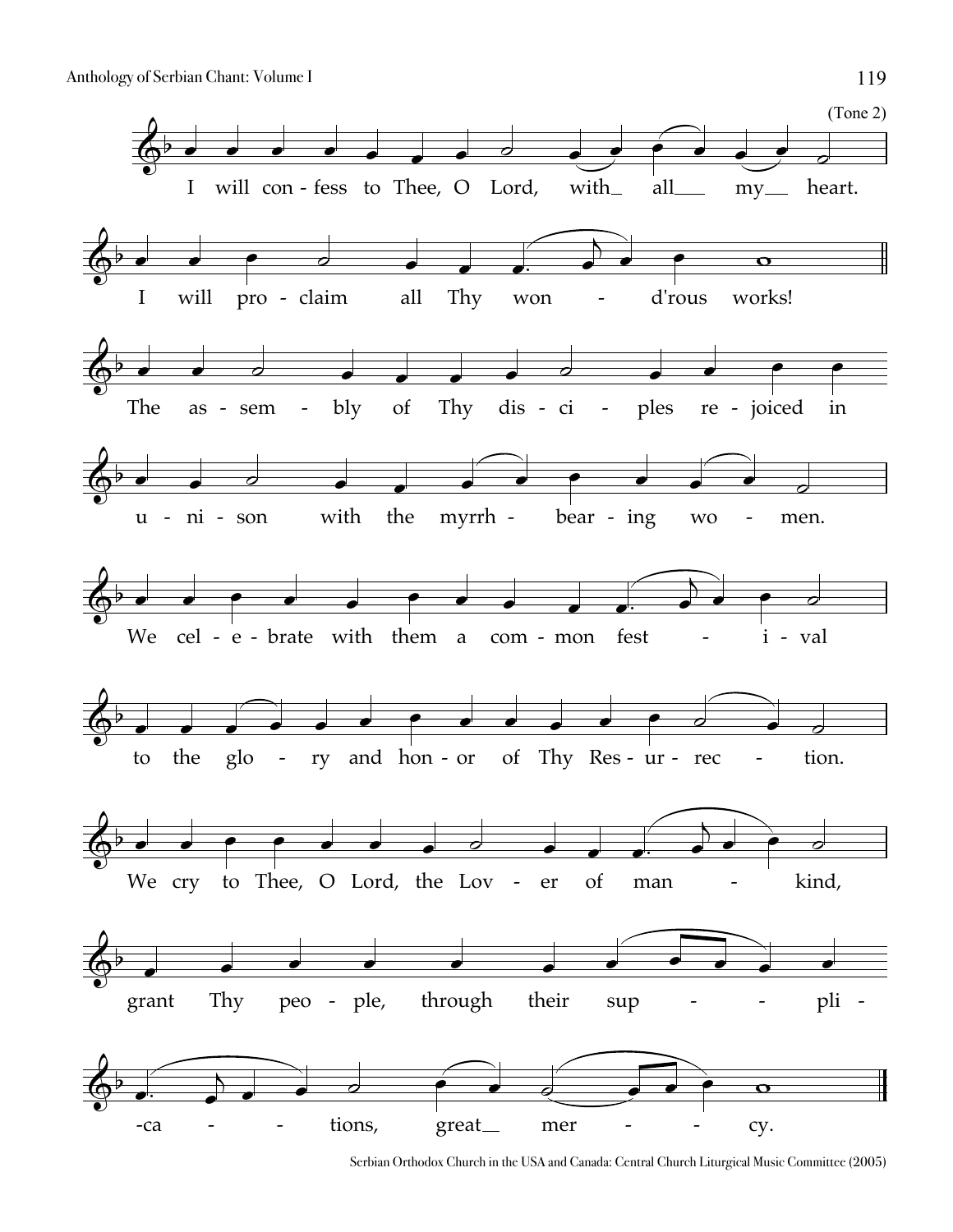

Serbian Orthodox Church in the USA and Canada: Central Church Liturgical Music Committee (2005)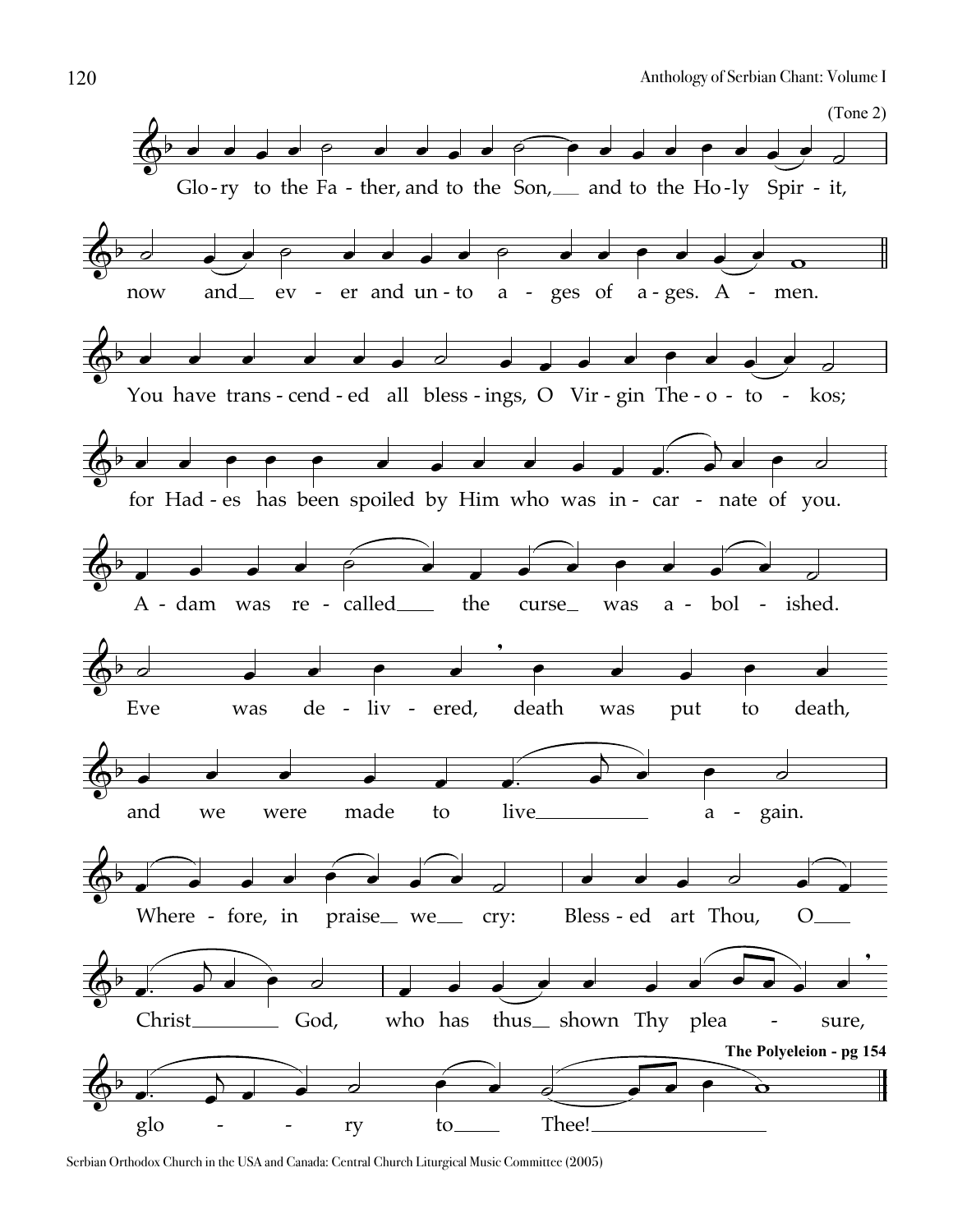

Serbian Orthodox Church in the USA and Canada: Central Church Liturgical Music Committee (2005)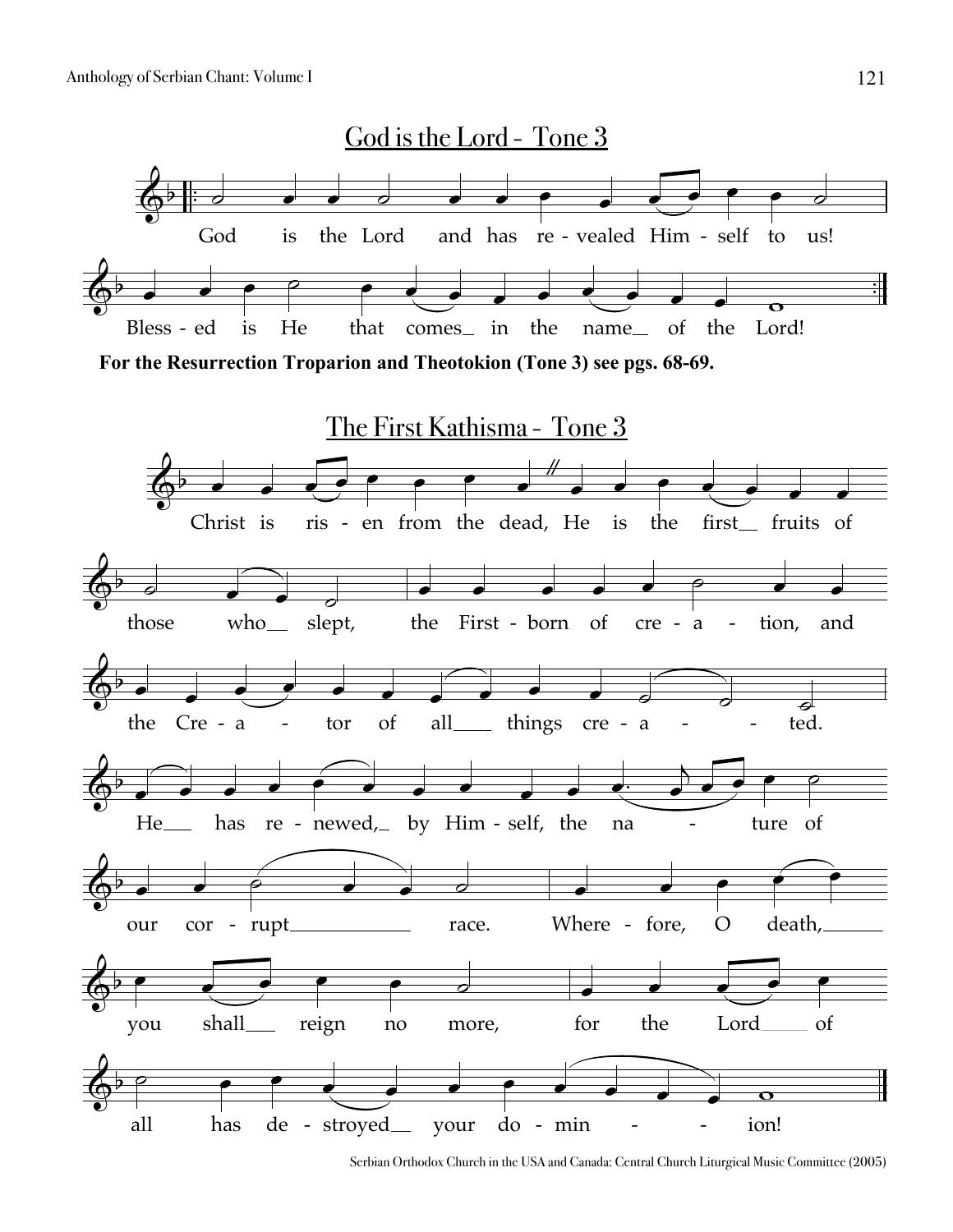

Serbian Orthodox Church in the USA and Canada: Central Church Liturgical Music Committee (2005)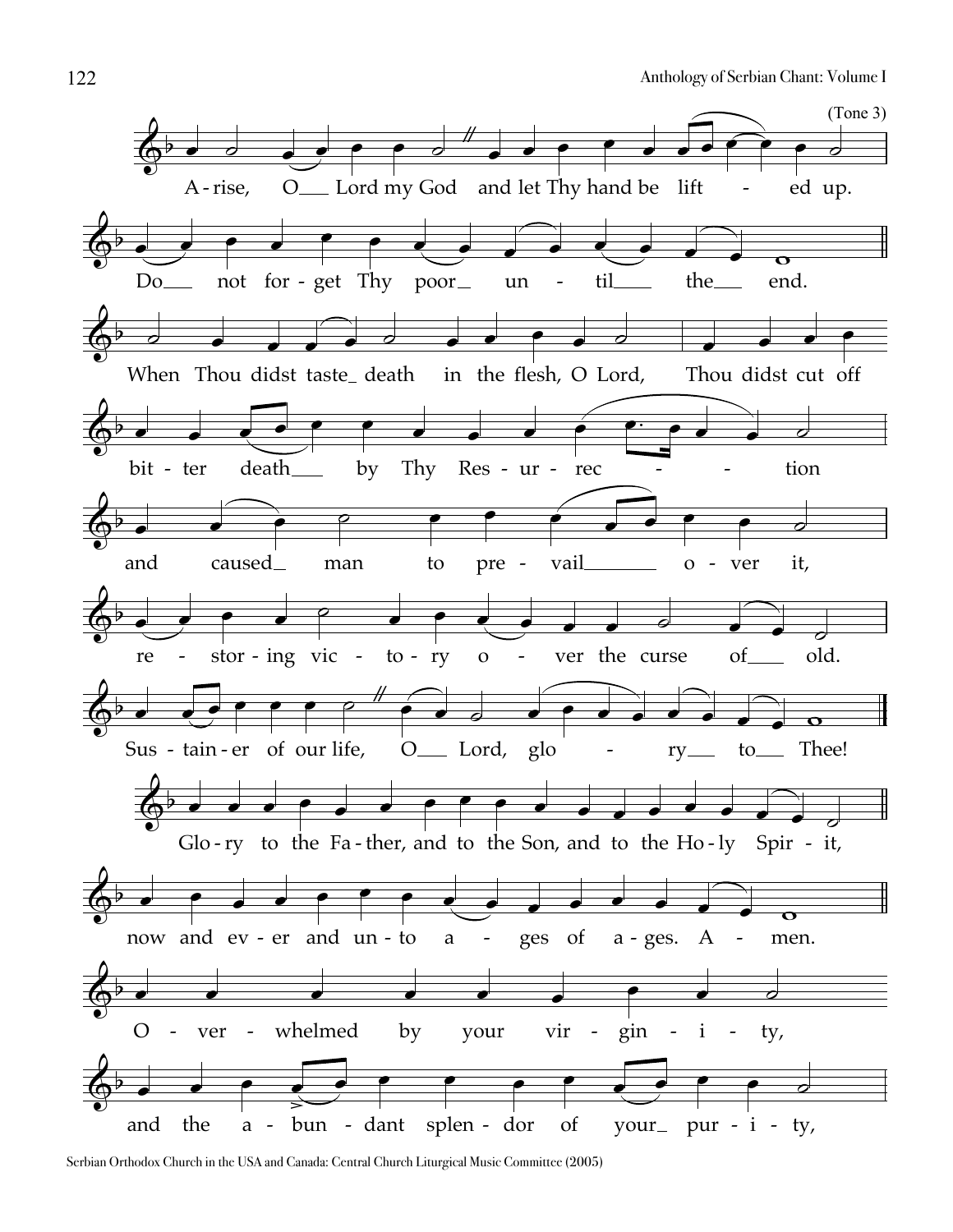

Serbian Orthodox Church in the USA and Canada: Central Church Liturgical Music Committee (2005)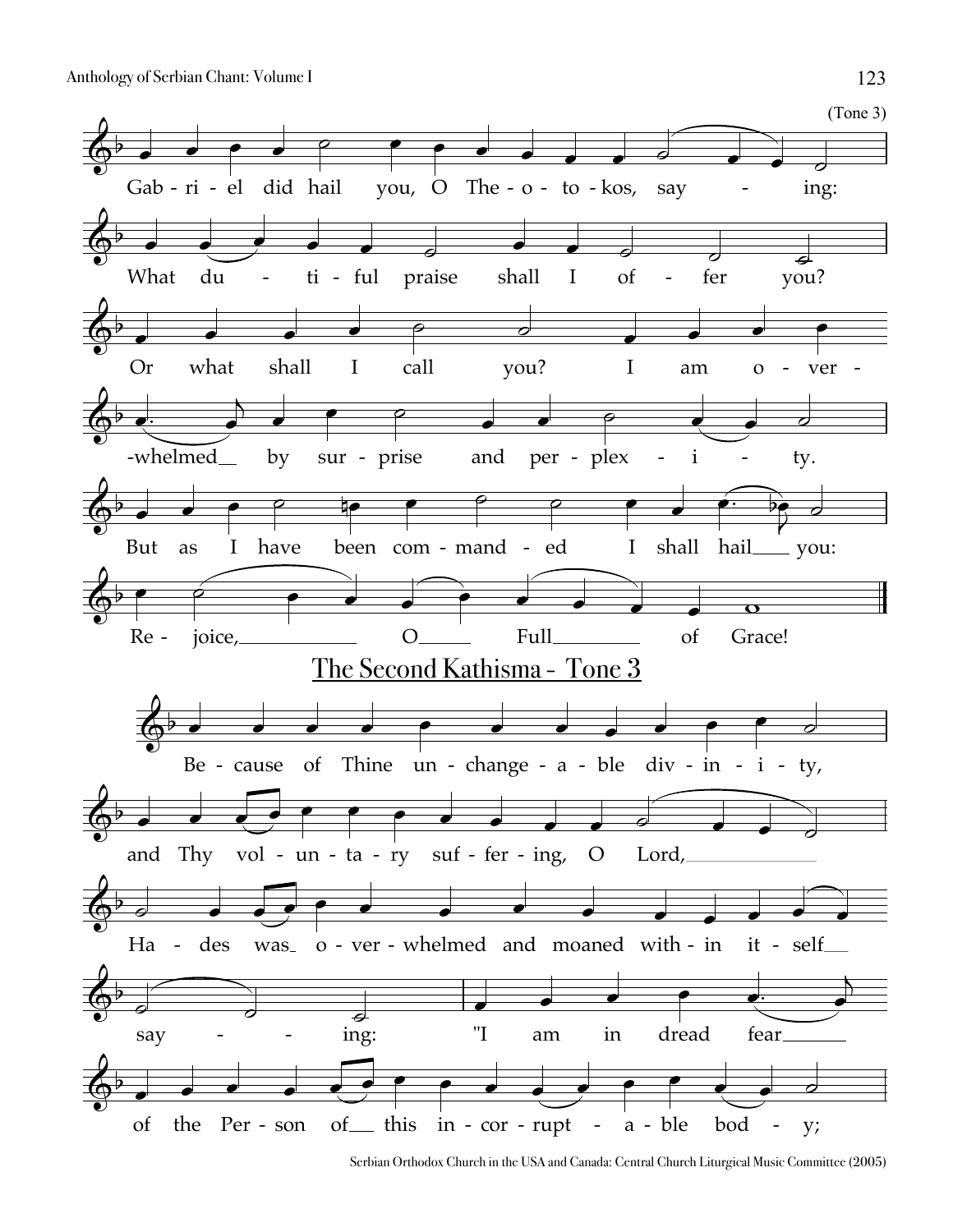

Serbian Orthodox Church in the USA and Canada: Central Church Liturgical Music Committee (2005)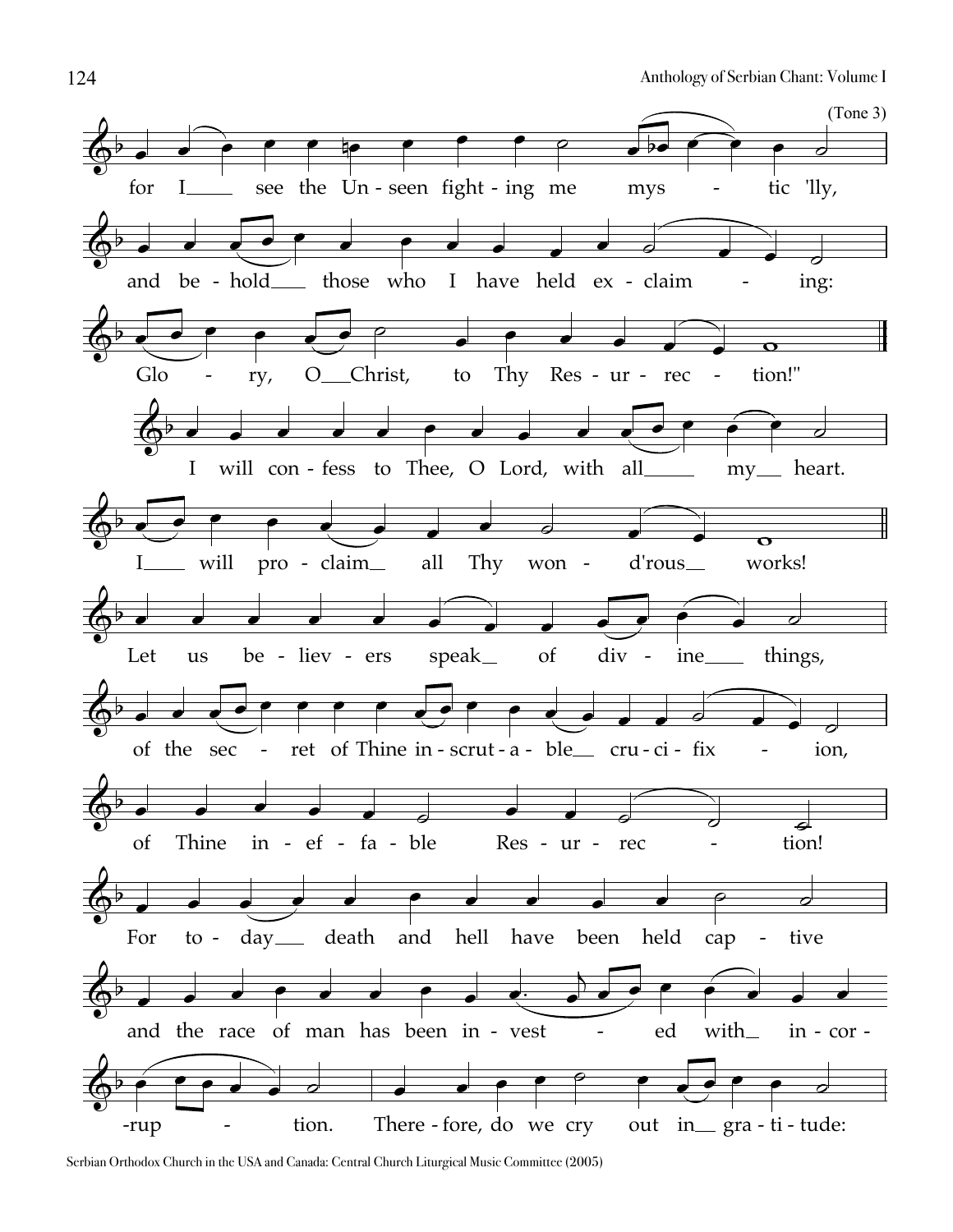

Serbian Orthodox Church in the USA and Canada: Central Church Liturgical Music Committee (2005)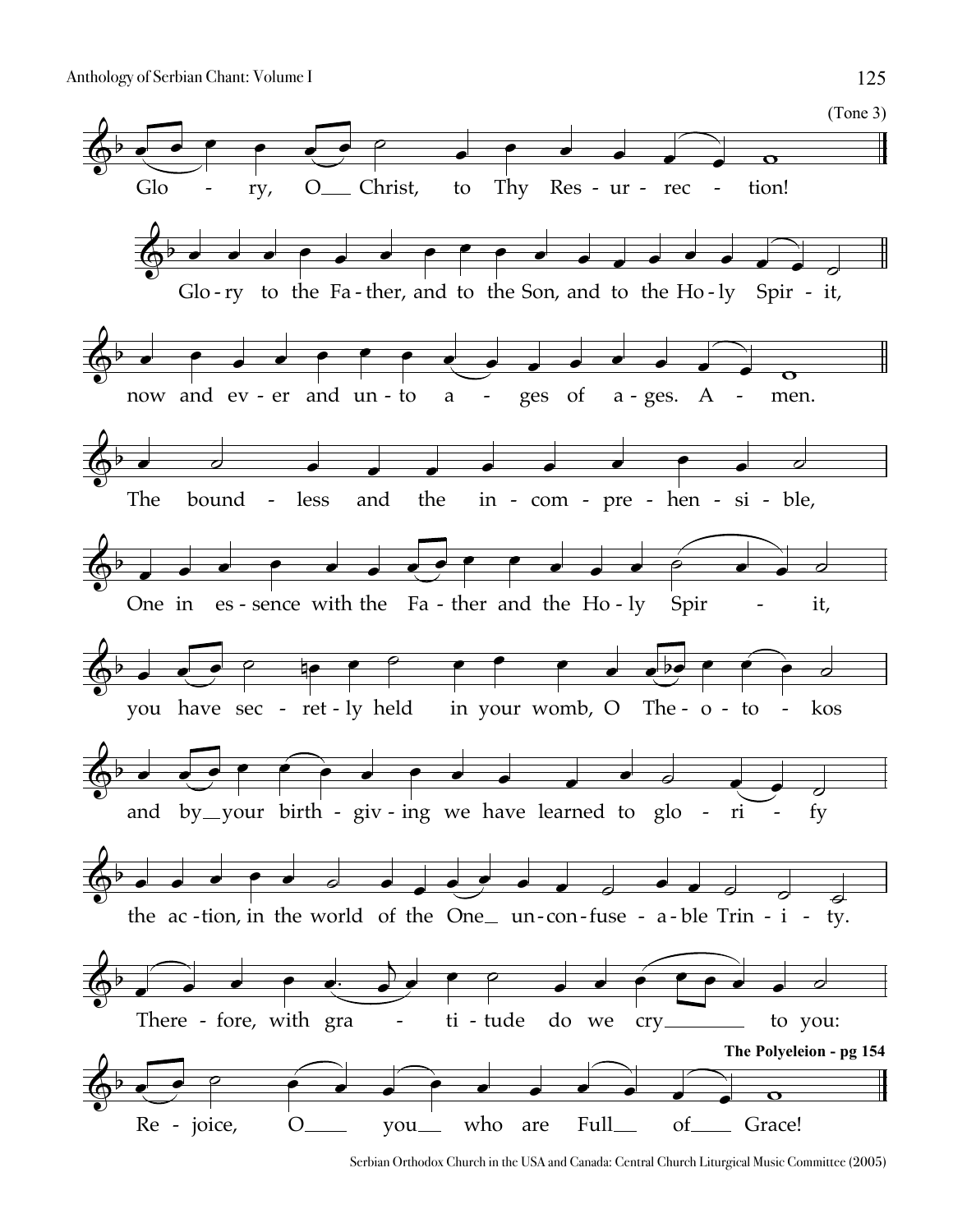

Serbian Orthodox Church in the USA and Canada: Central Church Liturgical Music Committee (2005)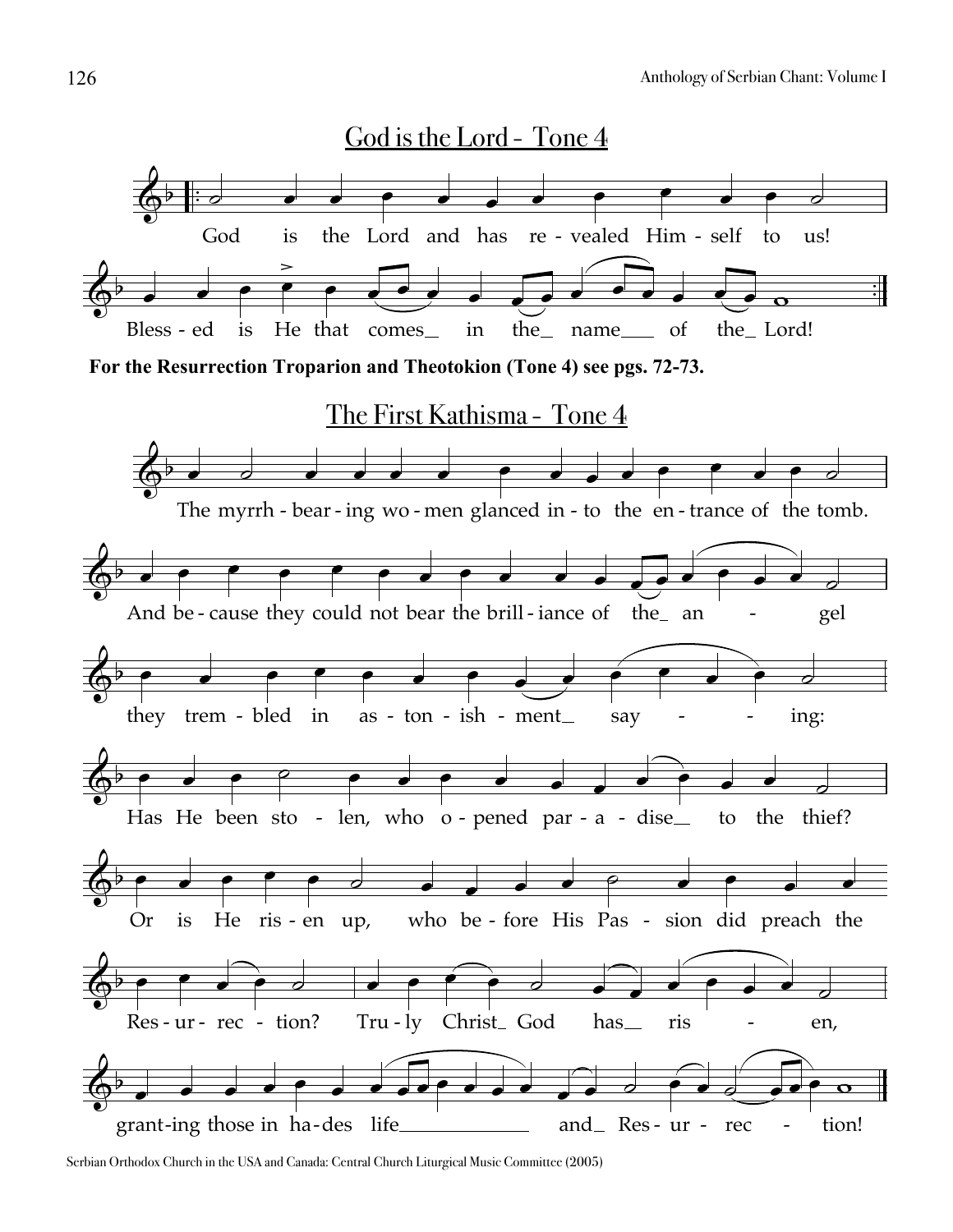

Serbian Orthodox Church in the USA and Canada: Central Church Liturgical Music Committee (2005)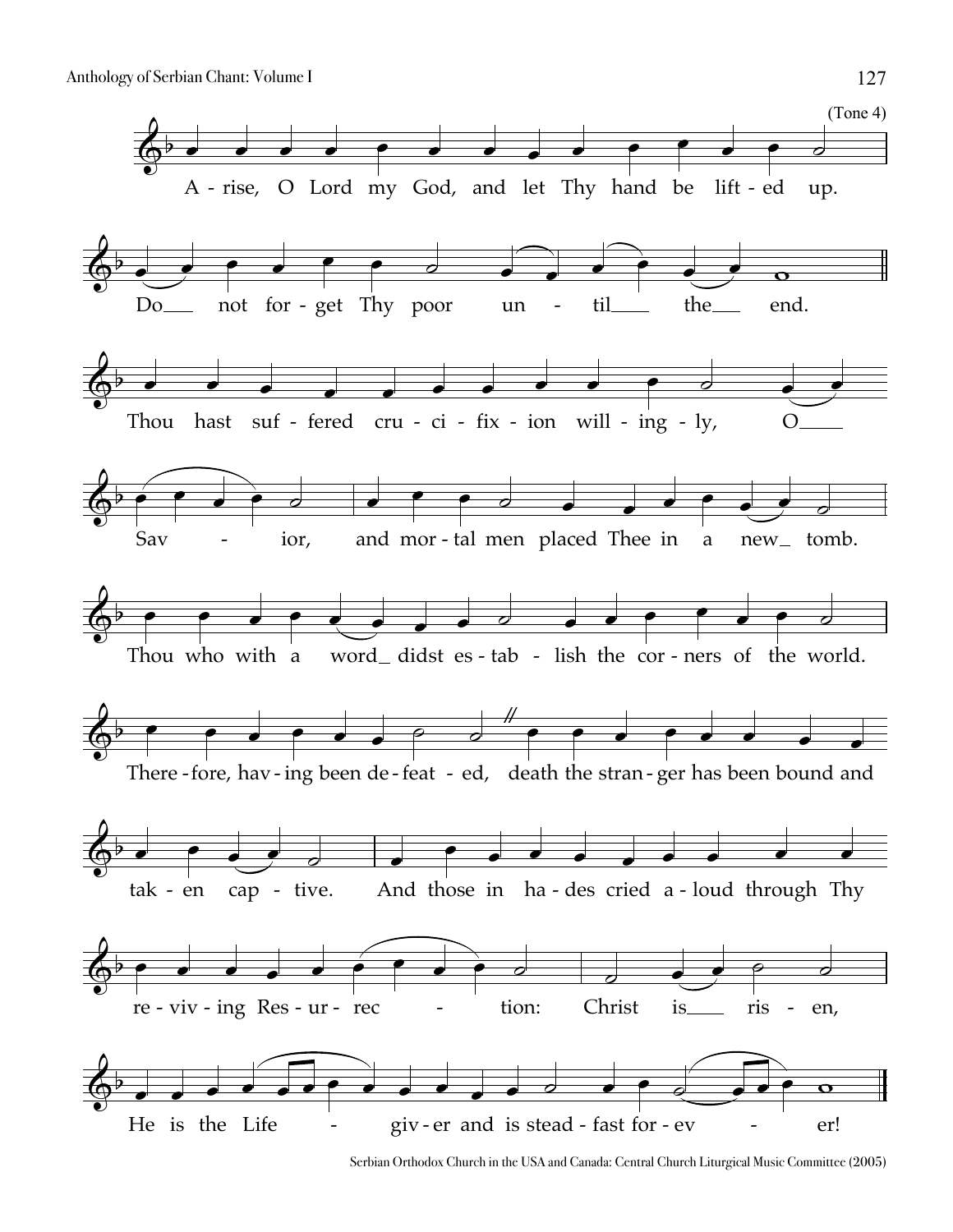

Serbian Orthodox Church in the USA and Canada: Central Church Liturgical Music Committee (2005)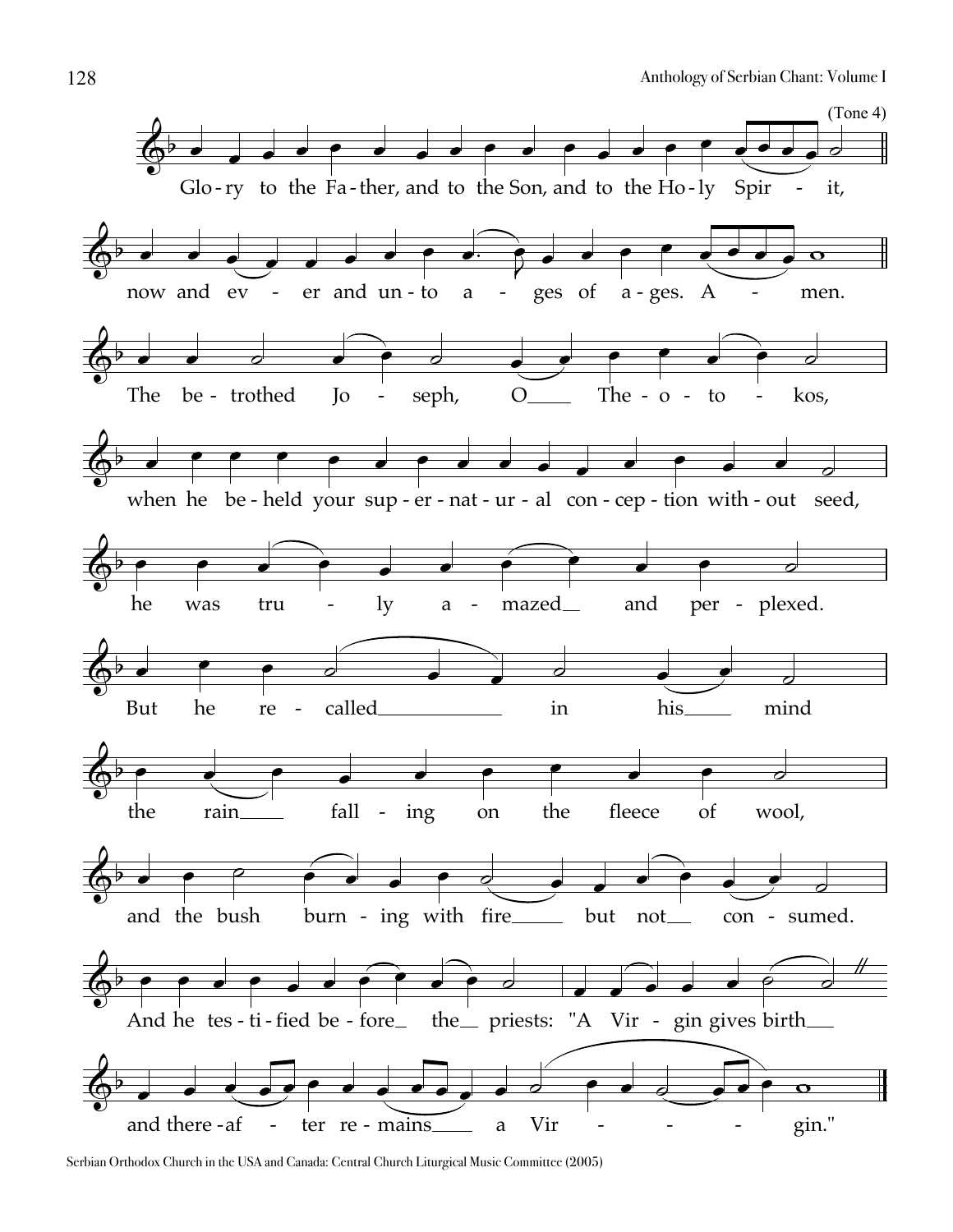

Serbian Orthodox Church in the USA and Canada: Central Church Liturgical Music Committee (2005)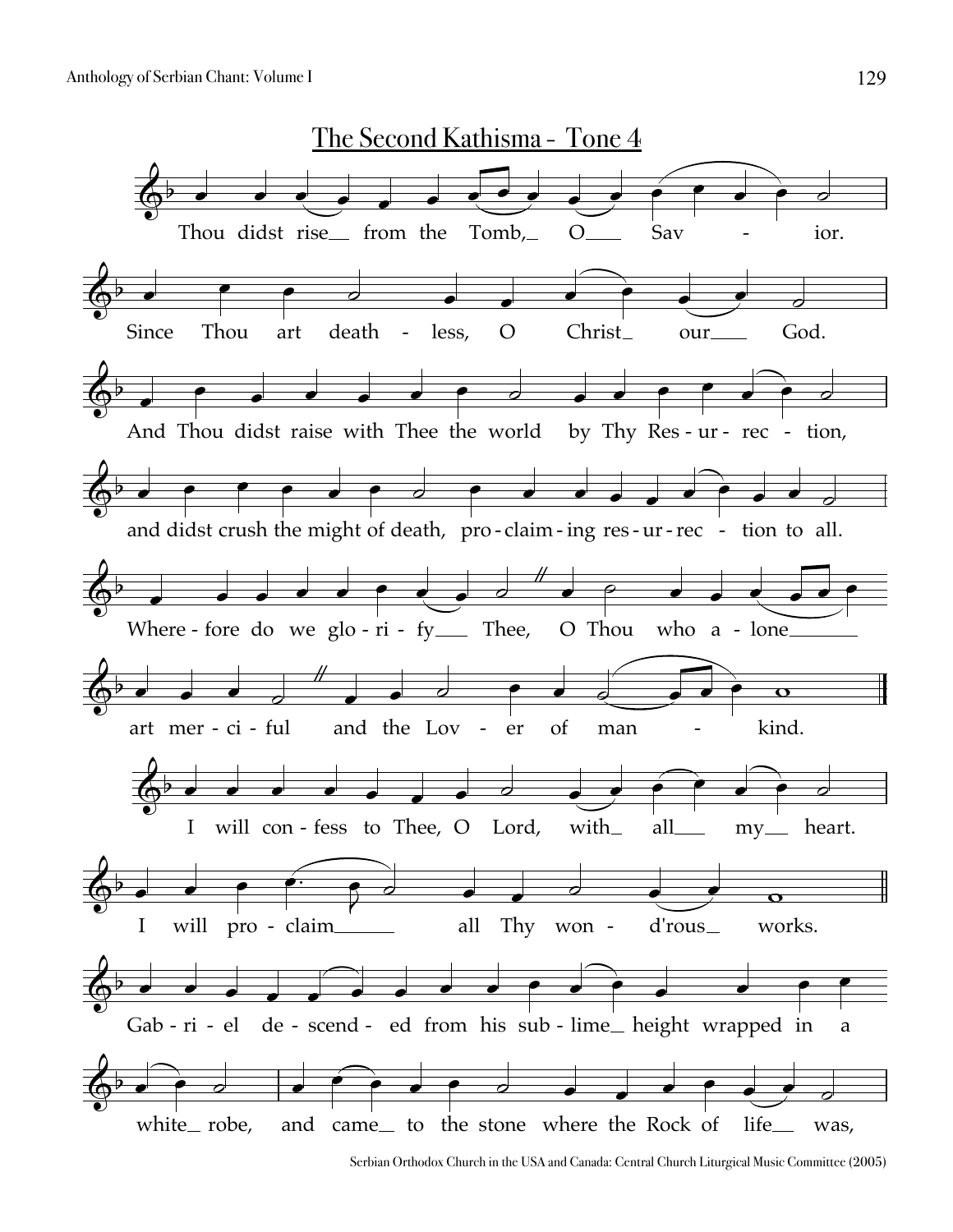

Serbian Orthodox Church in the USA and Canada: Central Church Liturgical Music Committee (2005)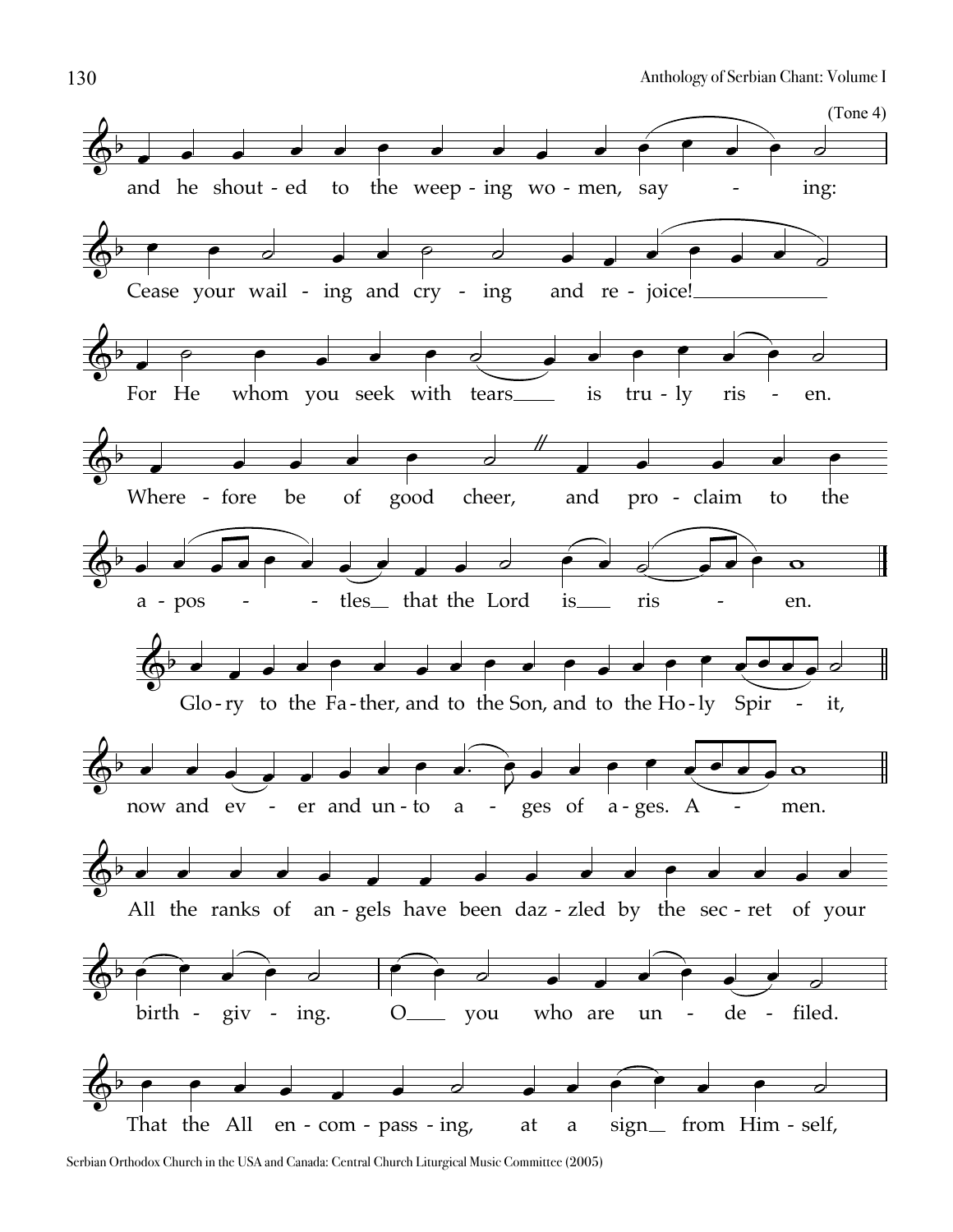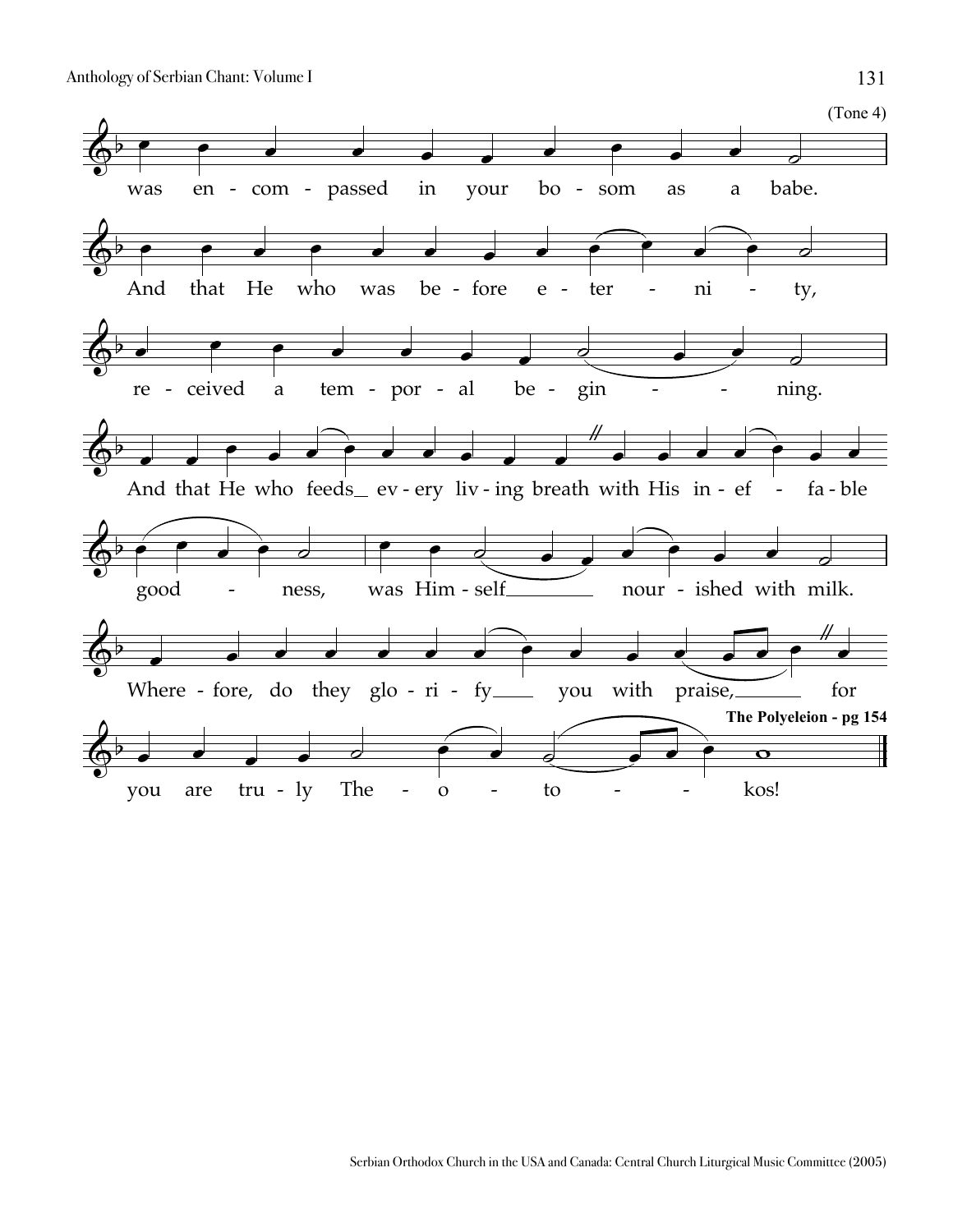



Serbian Orthodox Church in the USA and Canada: Central Church Liturgical Music Committee (2005)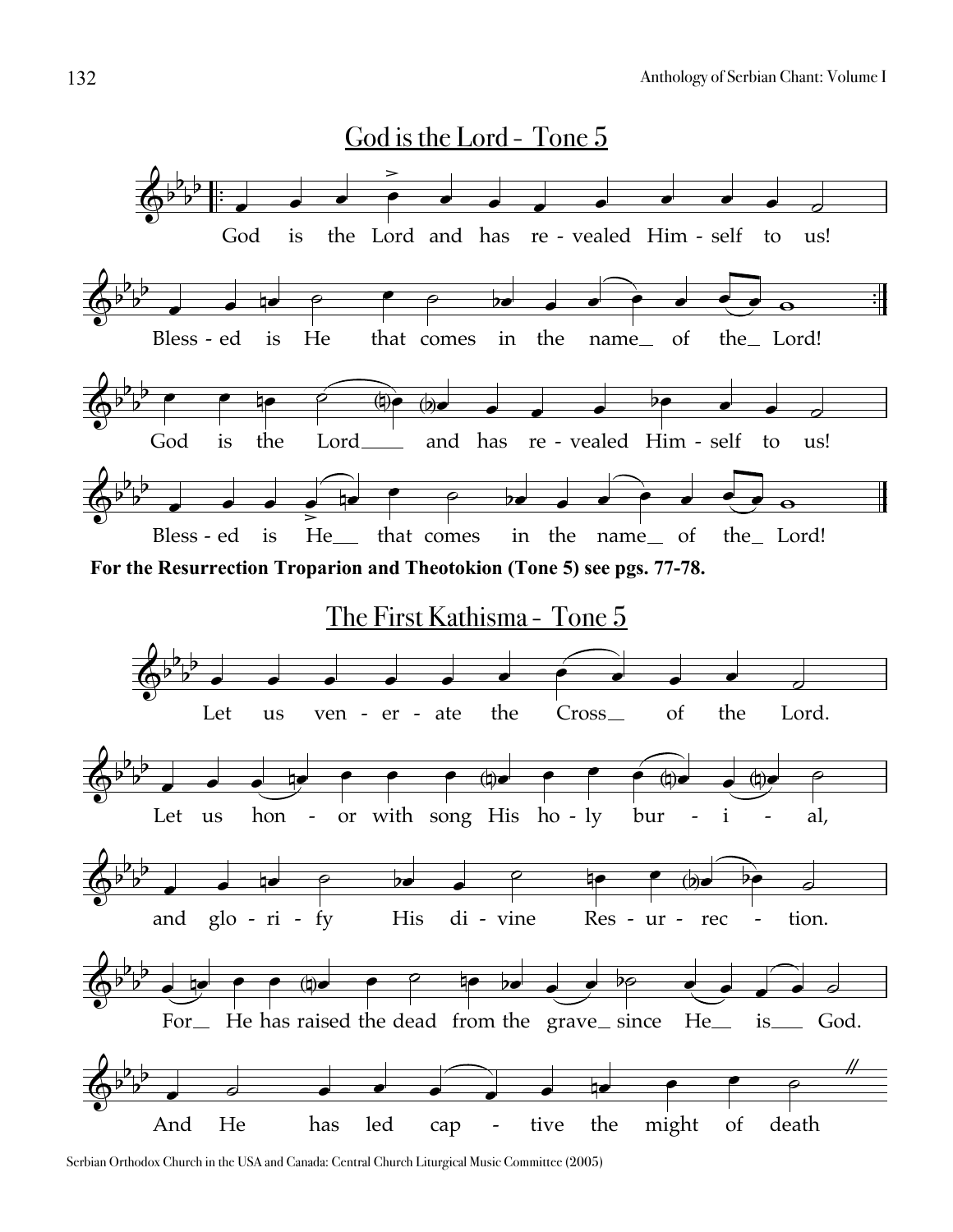

Serbian Orthodox Church in the USA and Canada: Central Church Liturgical Music Committee (2005)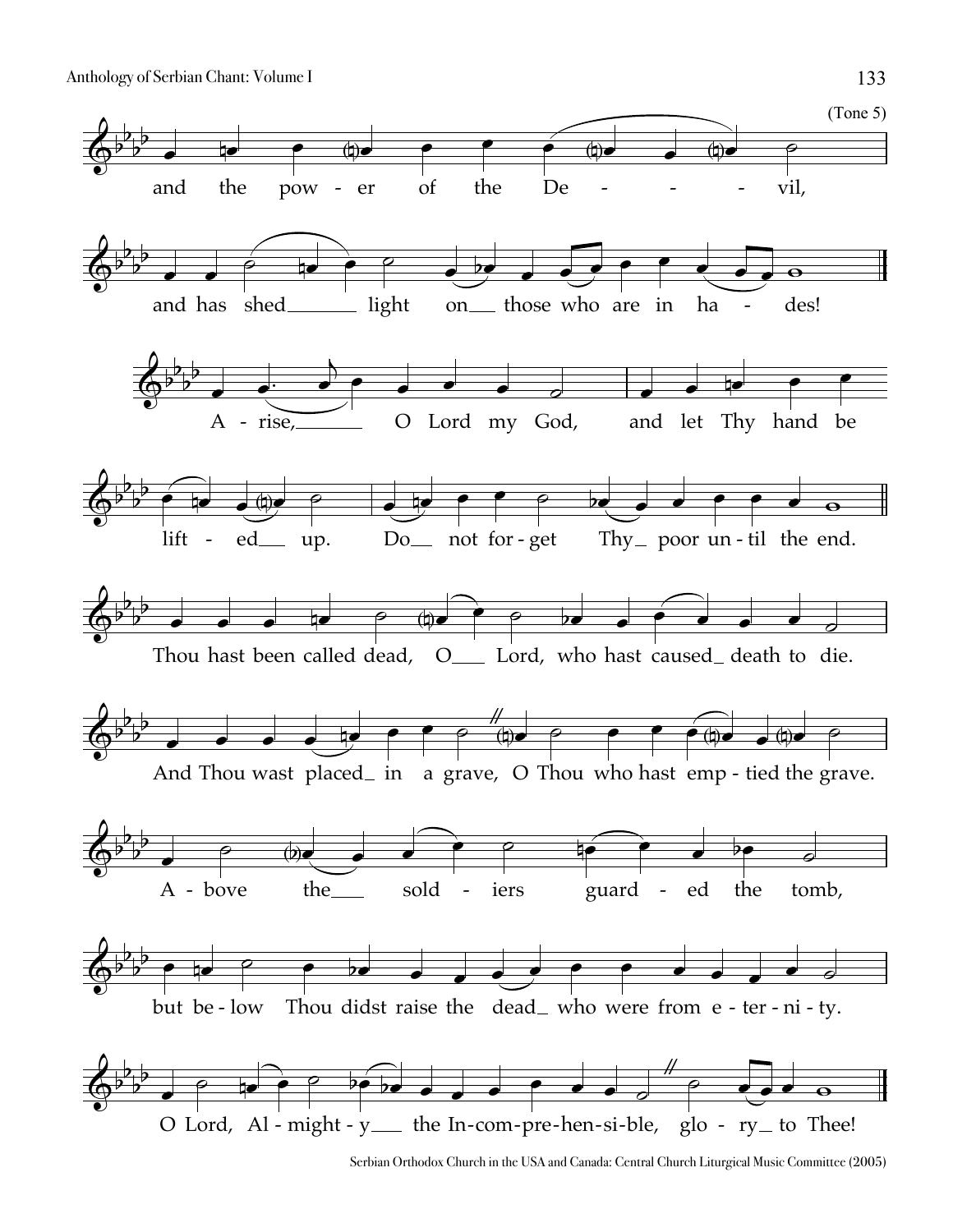

Serbian Orthodox Church in the USA and Canada: Central Church Liturgical Music Committee (2005)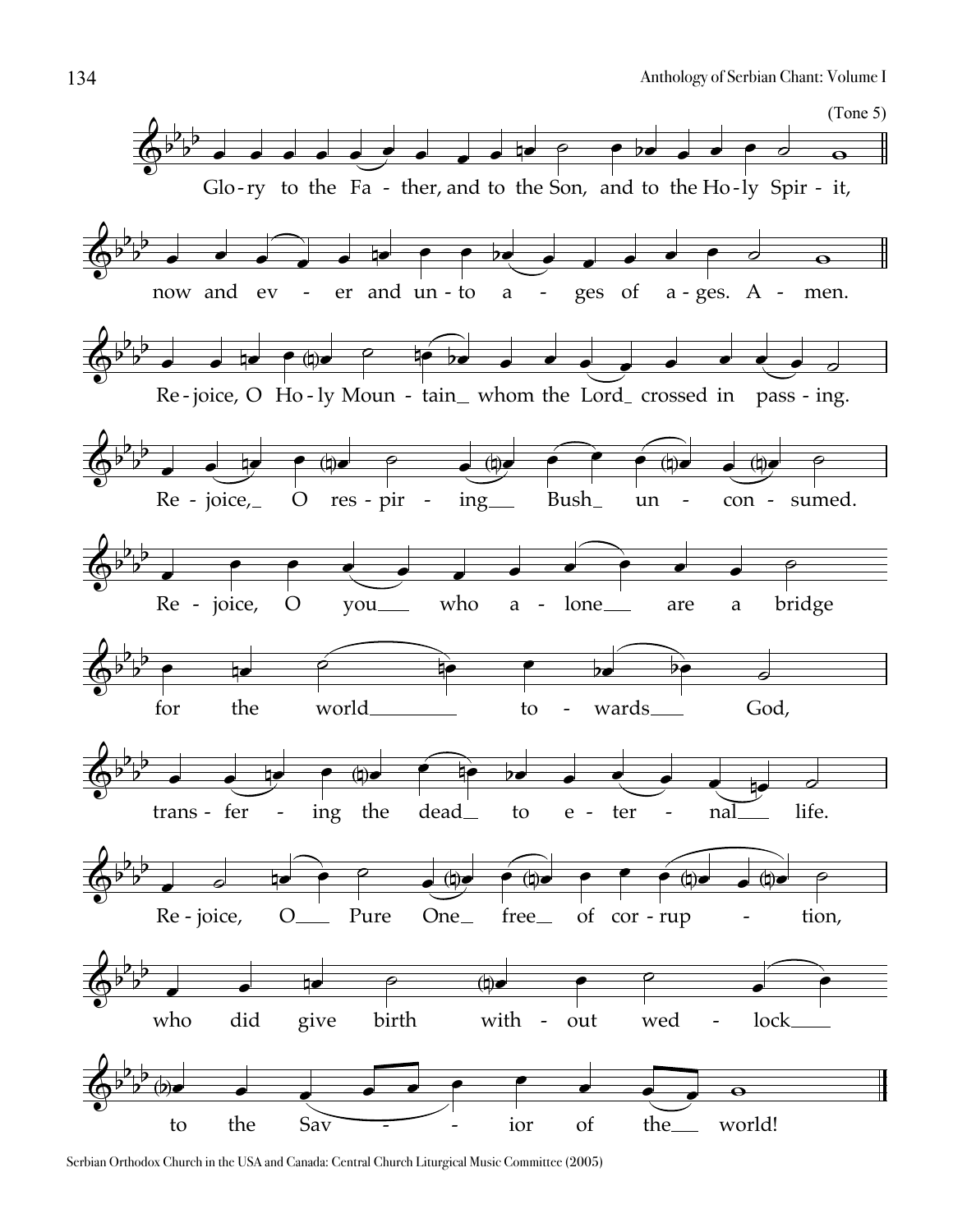

Serbian Orthodox Church in the USA and Canada: Central Church Liturgical Music Committee (2005)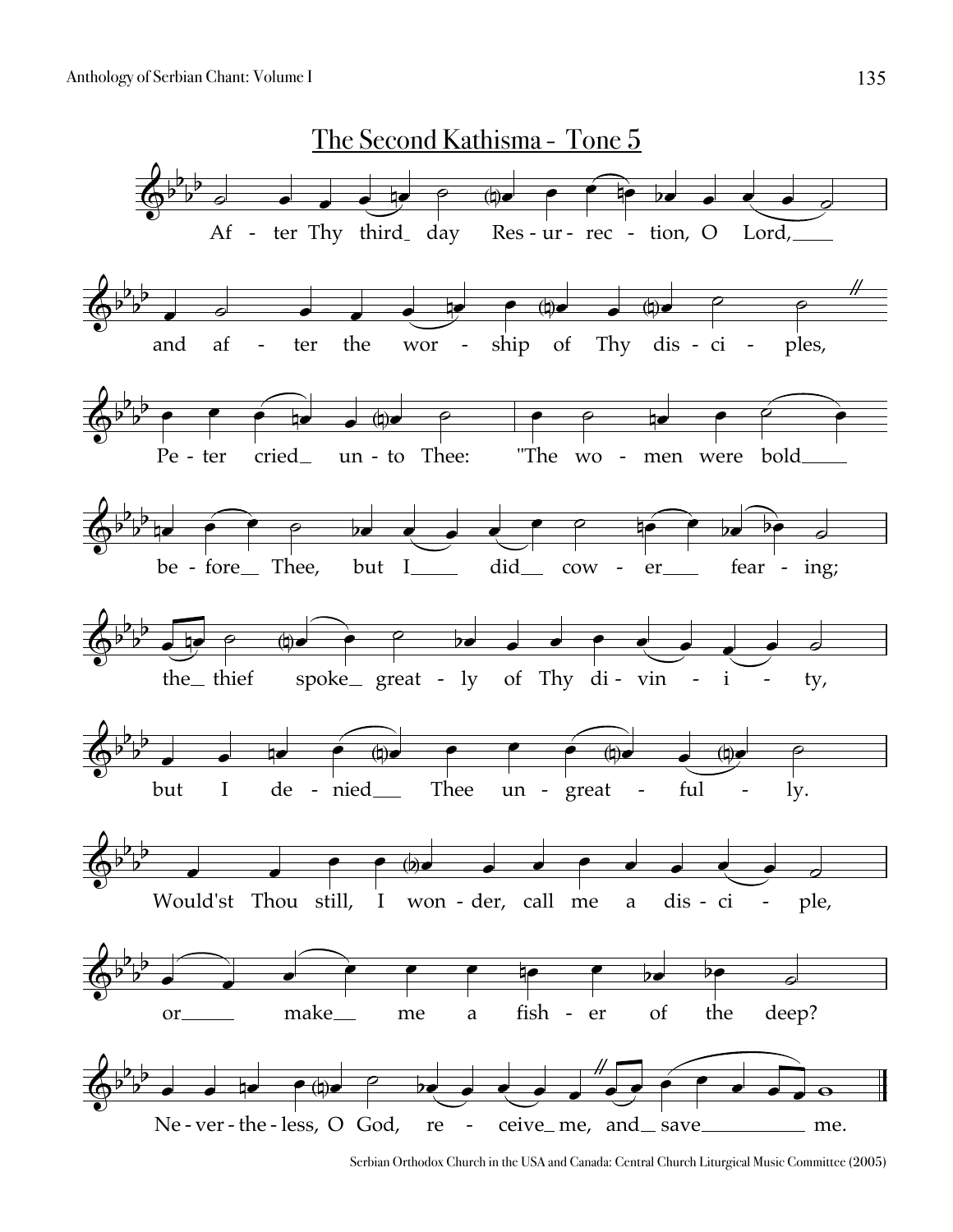

Serbian Orthodox Church in the USA and Canada: Central Church Liturgical Music Committee (2005)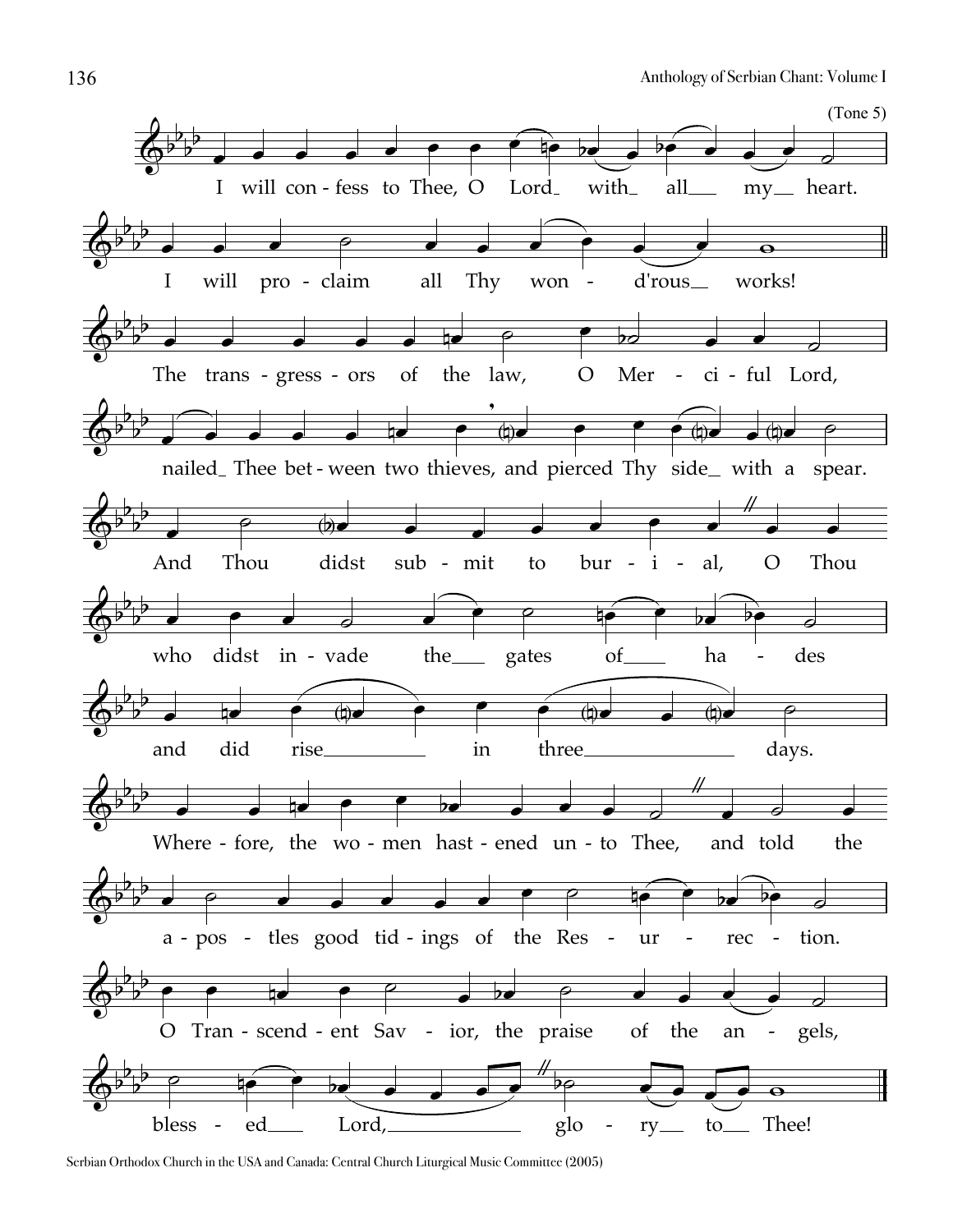

Serbian Orthodox Church in the USA and Canada: Central Church Liturgical Music Committee (2005)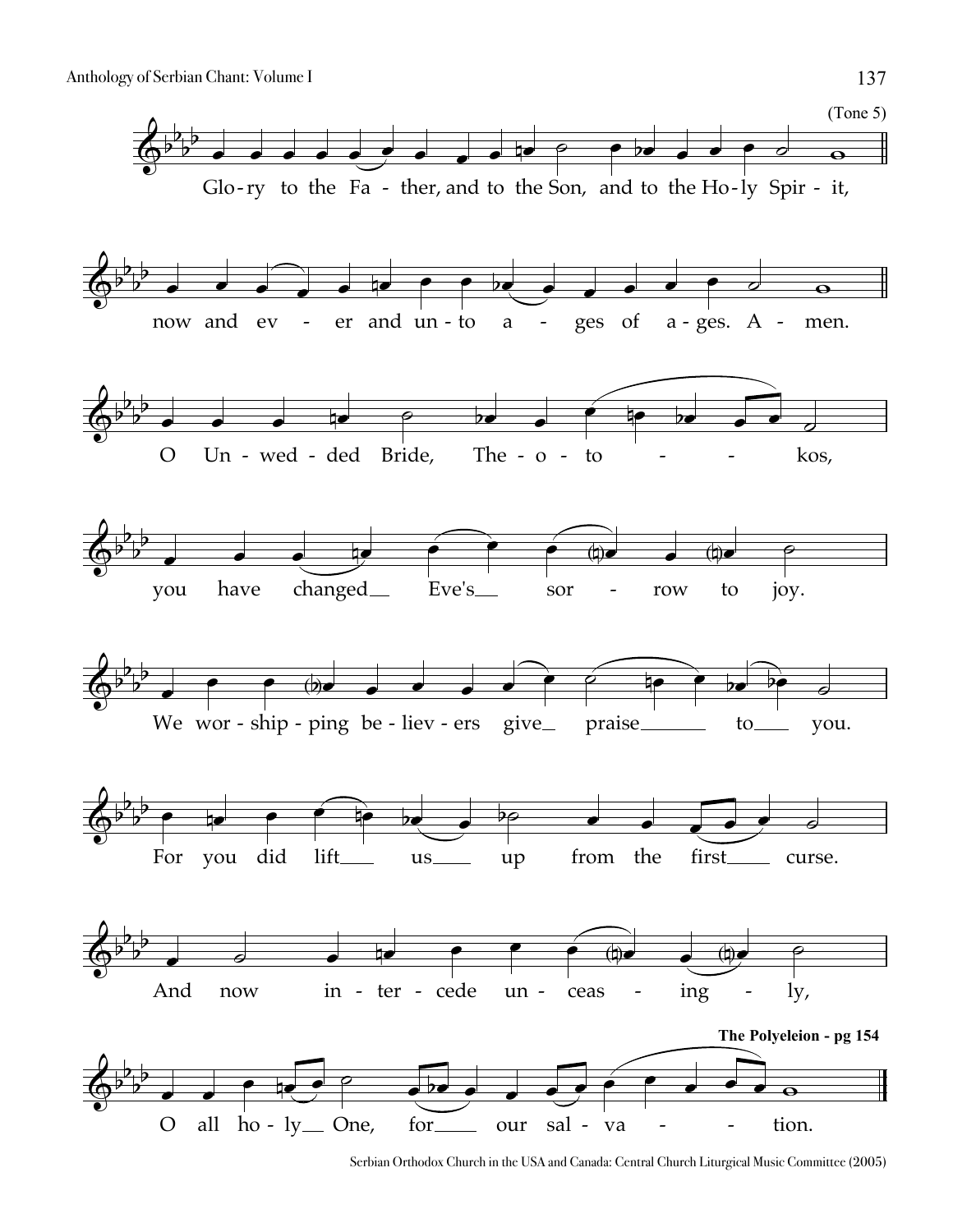

Serbian Orthodox Church in the USA and Canada: Central Church Liturgical Music Committee (2005)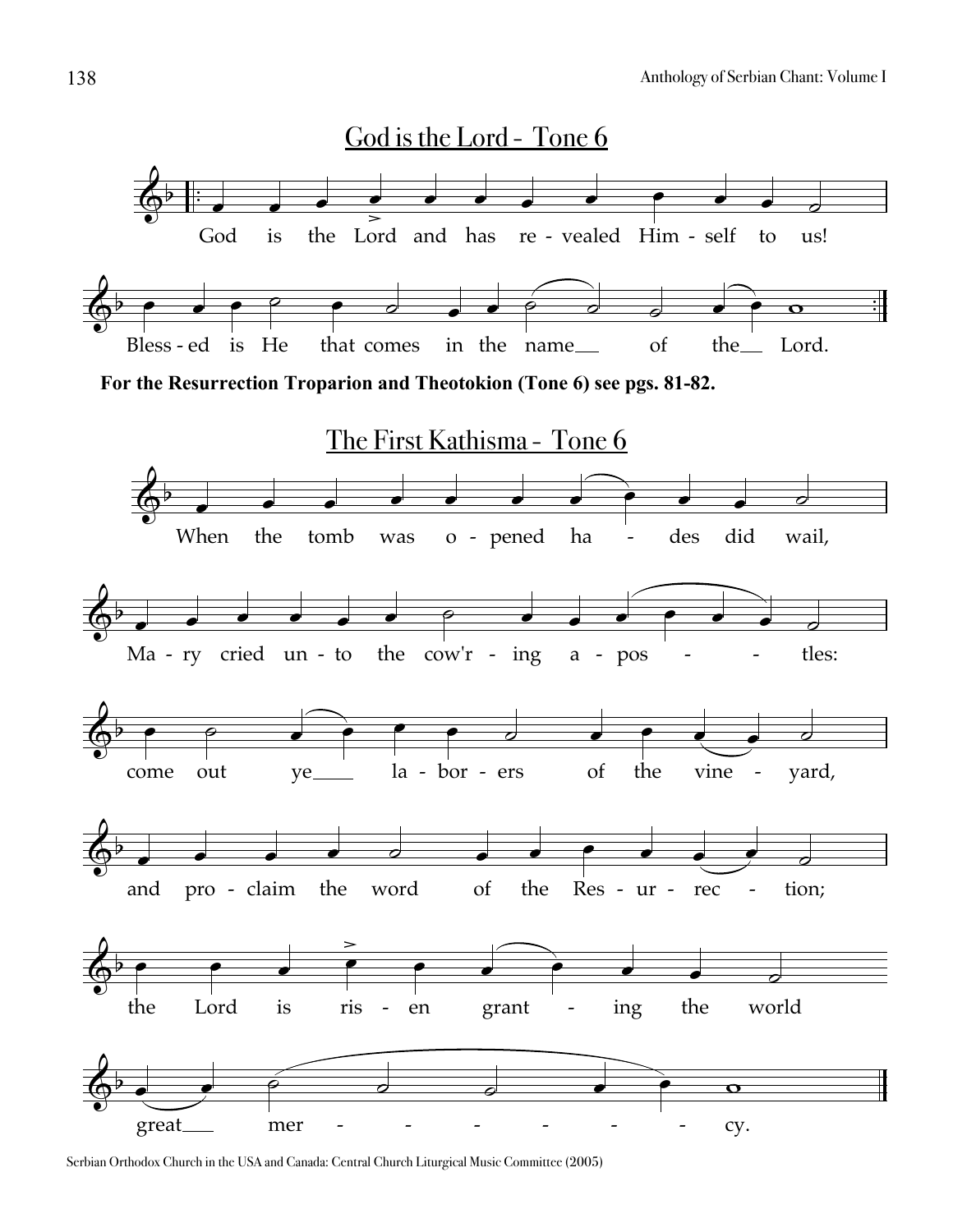

Serbian Orthodox Church in the USA and Canada: Central Church Liturgical Music Committee (2005)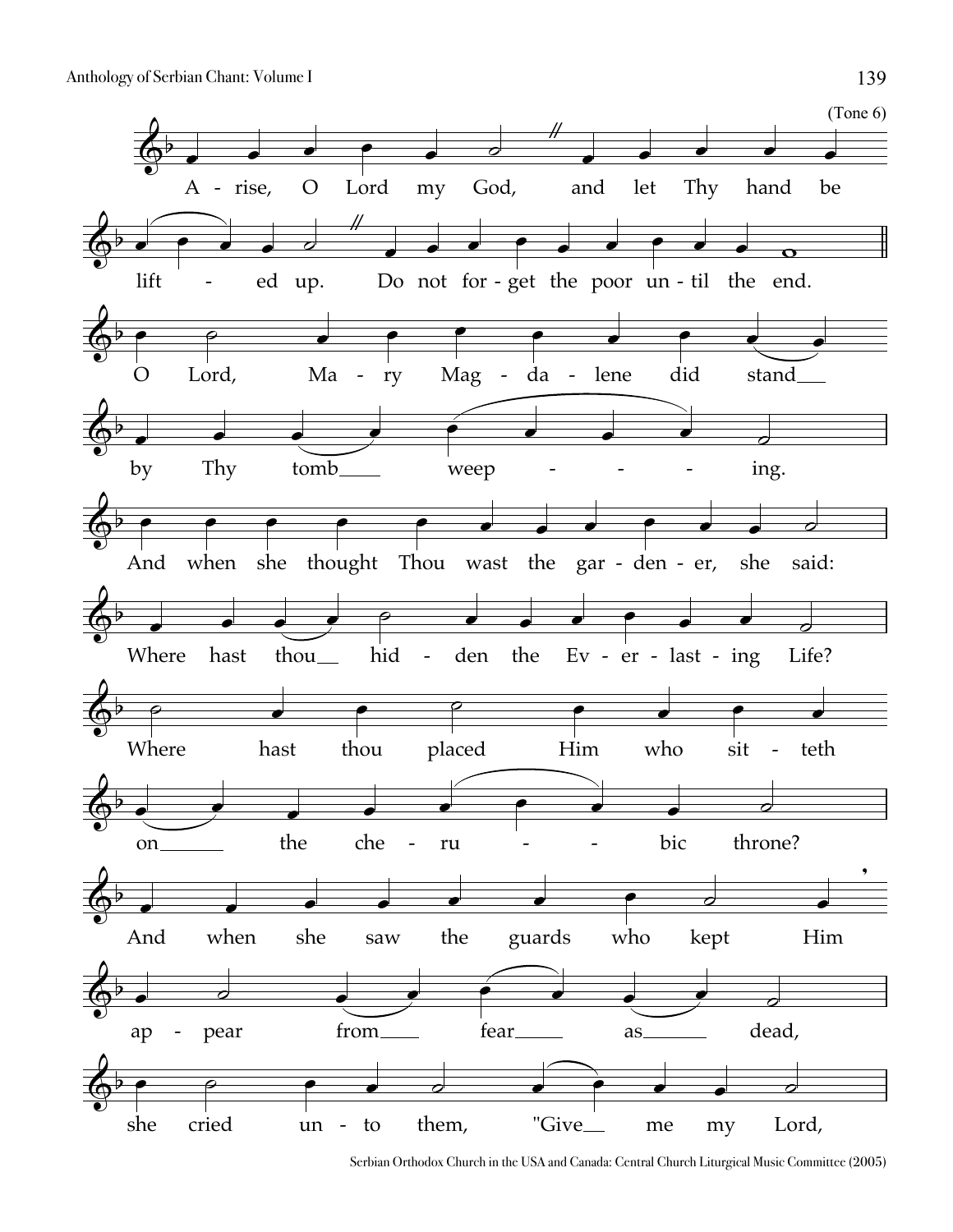

Serbian Orthodox Church in the USA and Canada: Central Church Liturgical Music Committee (2005)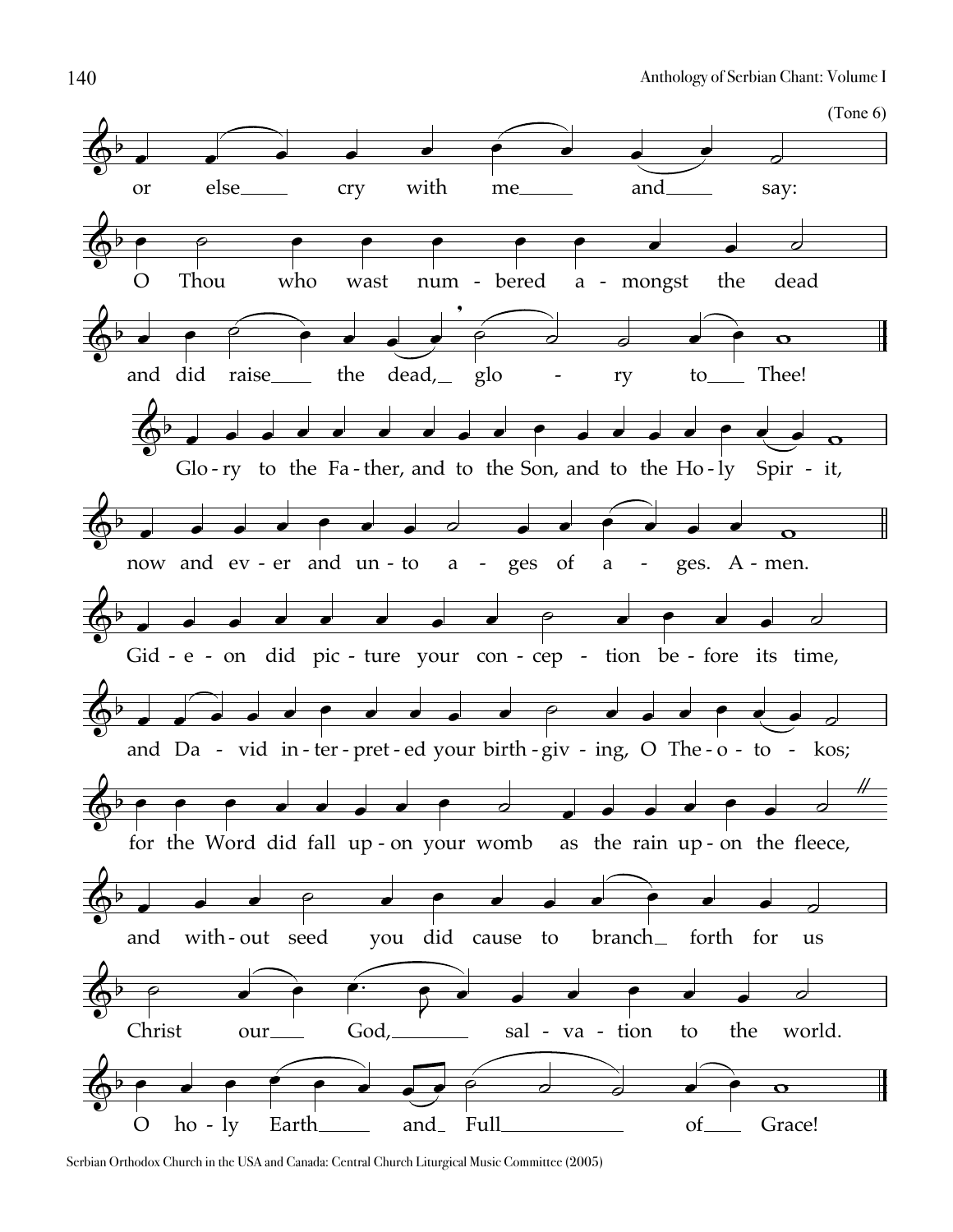

Serbian Orthodox Church in the USA and Canada: Central Church Liturgical Music Committee (2005)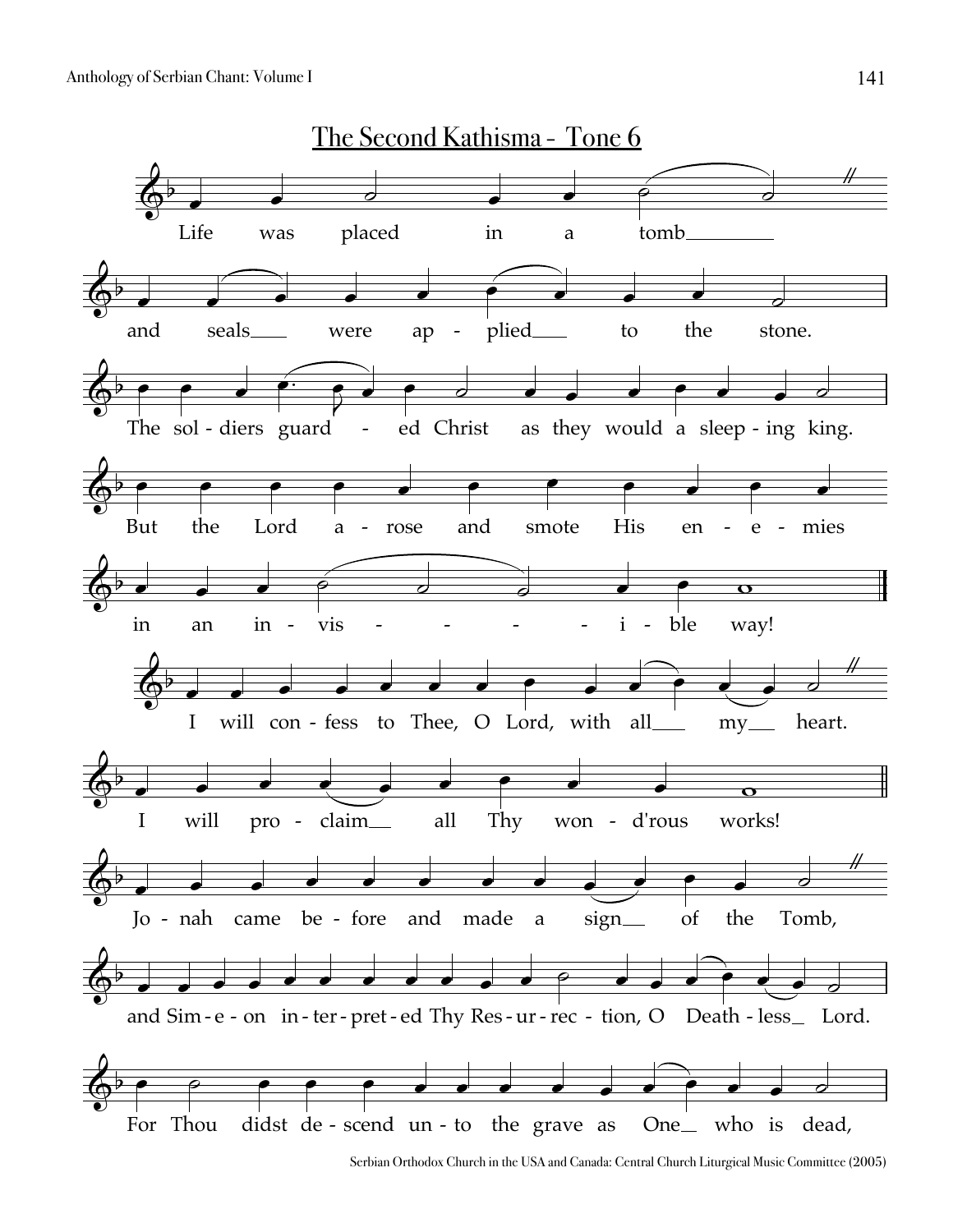

Serbian Orthodox Church in the USA and Canada: Central Church Liturgical Music Committee (2005)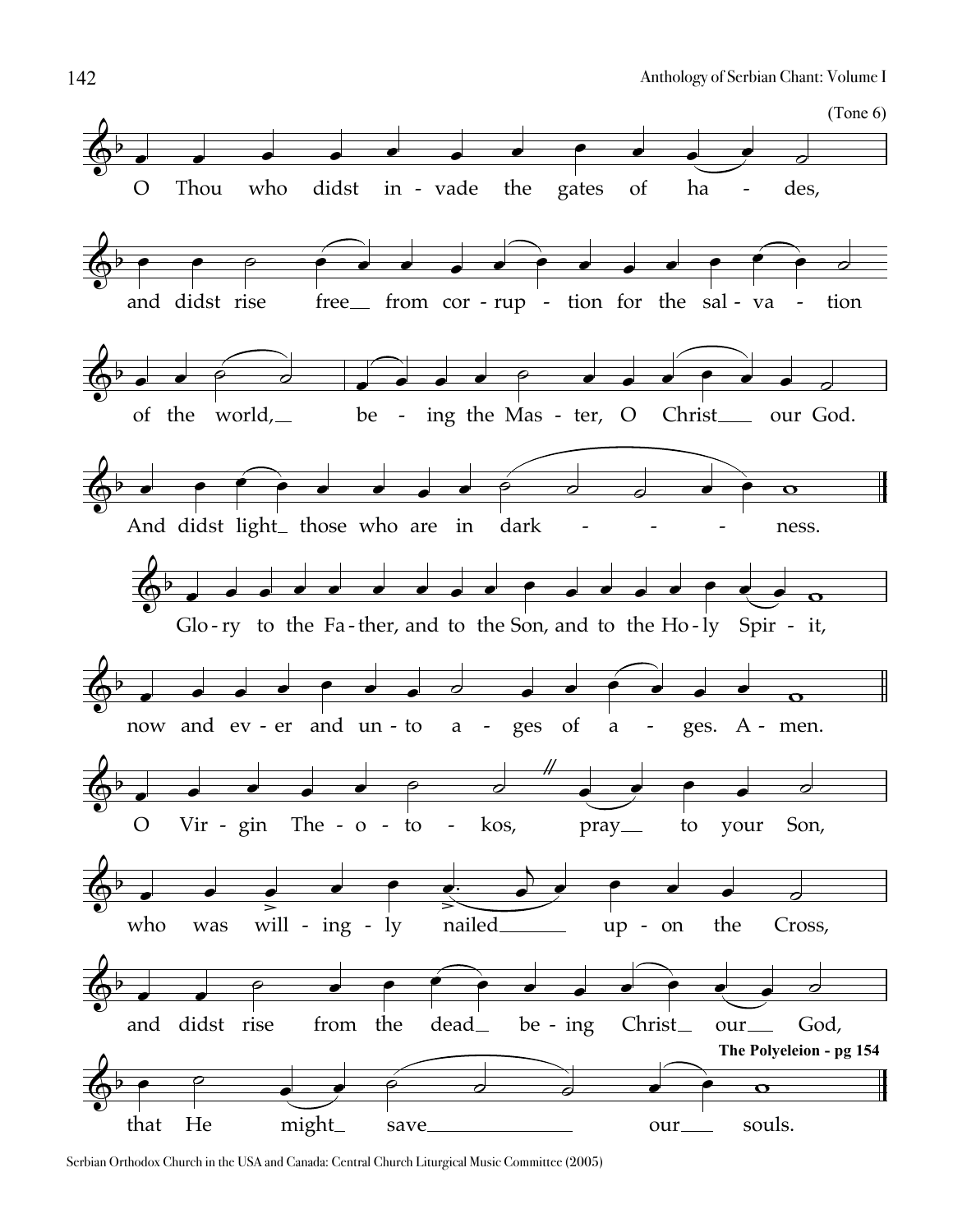

Serbian Orthodox Church in the USA and Canada: Central Church Liturgical Music Committee (2005)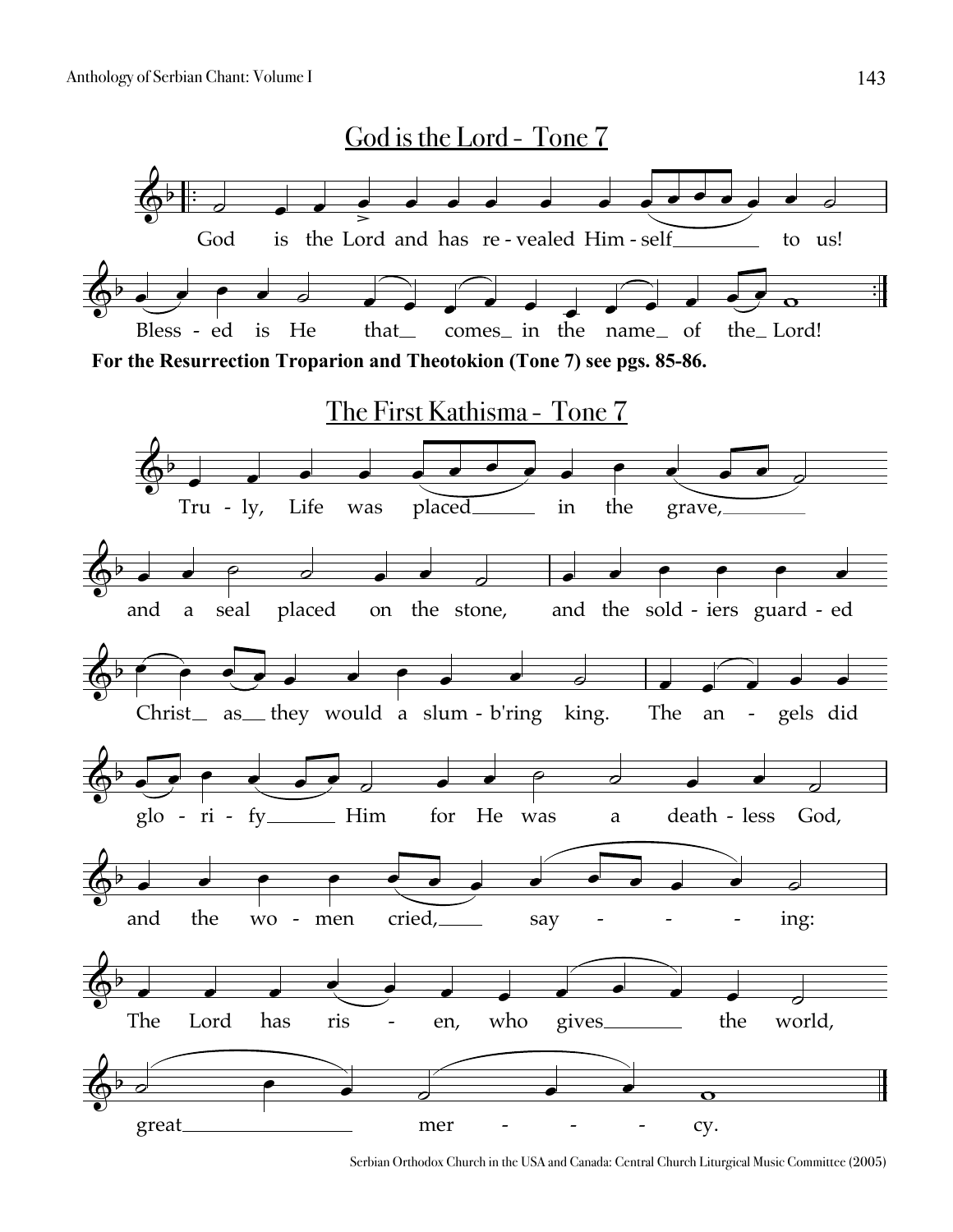

Serbian Orthodox Church in the USA and Canada: Central Church Liturgical Music Committee (2005)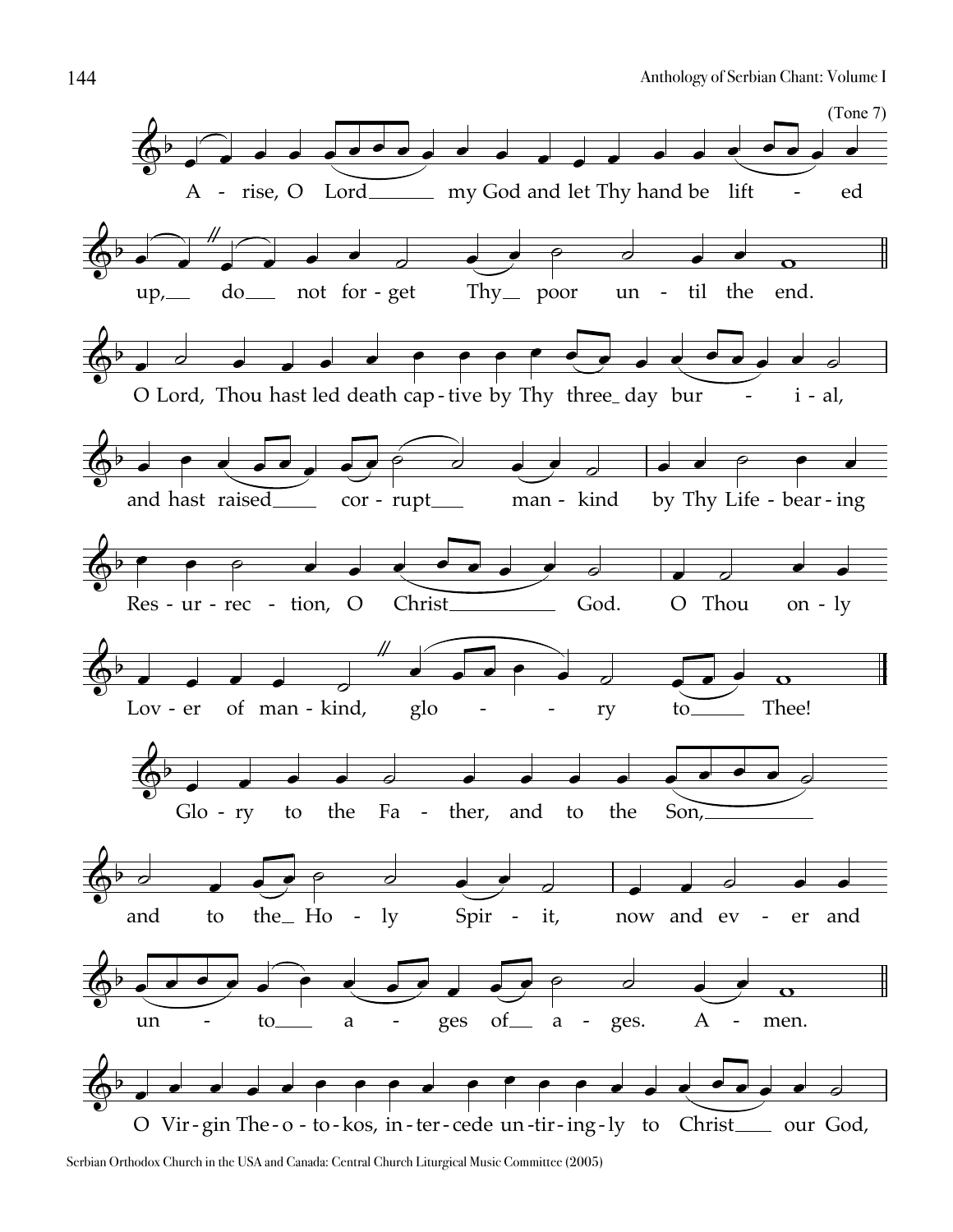

Serbian Orthodox Church in the USA and Canada: Central Church Liturgical Music Committee (2005)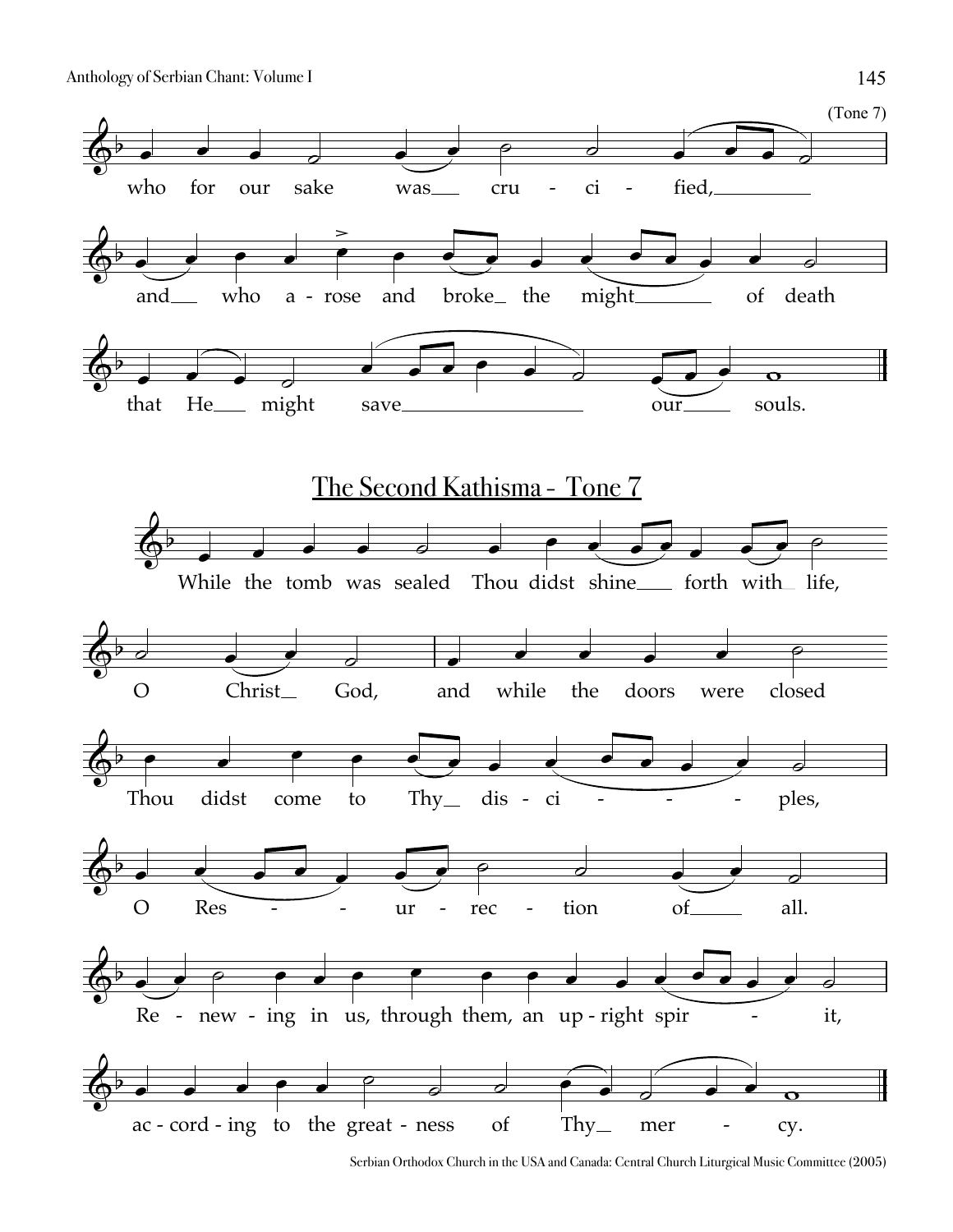

Serbian Orthodox Church in the USA and Canada: Central Church Liturgical Music Committee (2005)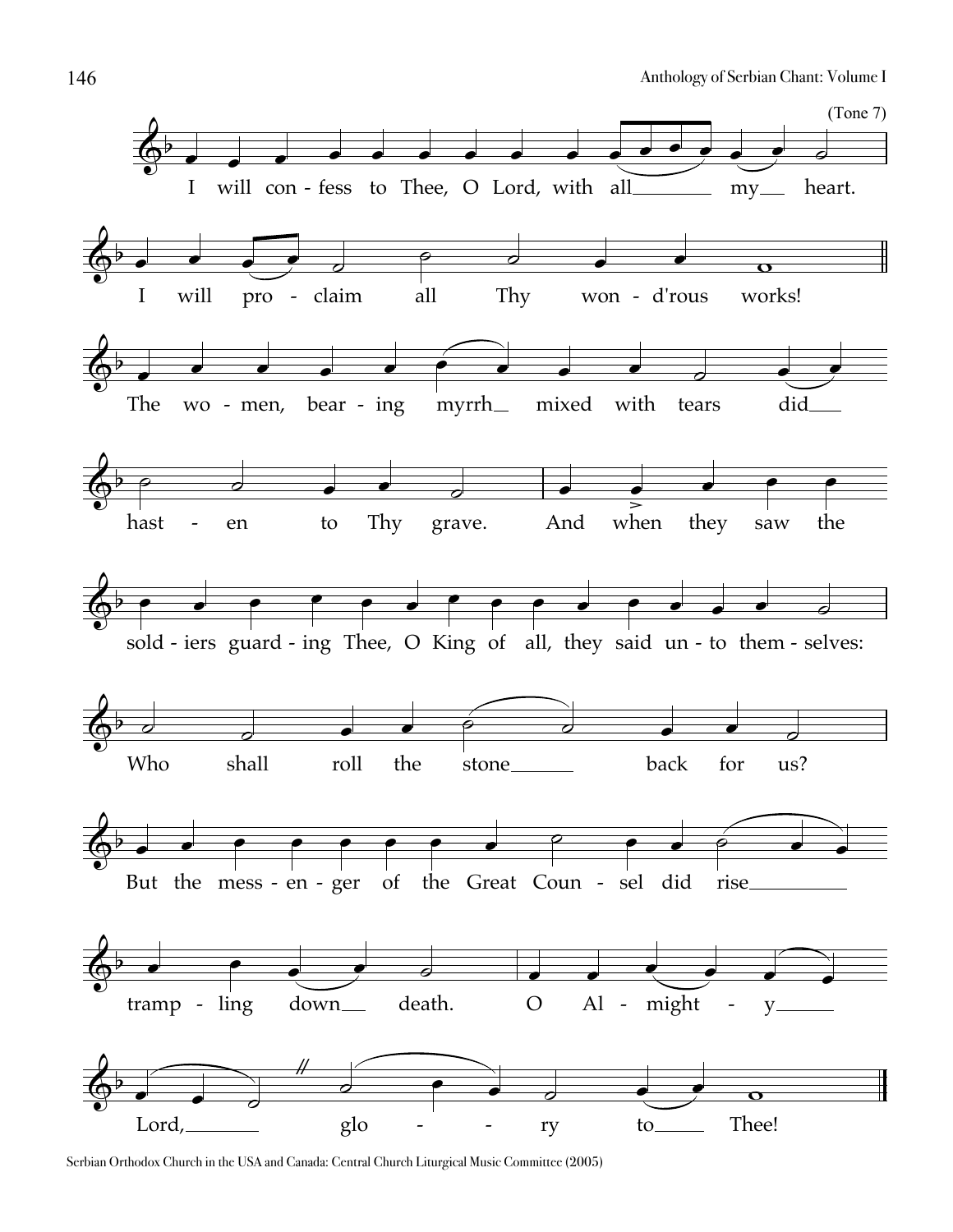

Serbian Orthodox Church in the USA and Canada: Central Church Liturgical Music Committee (2005)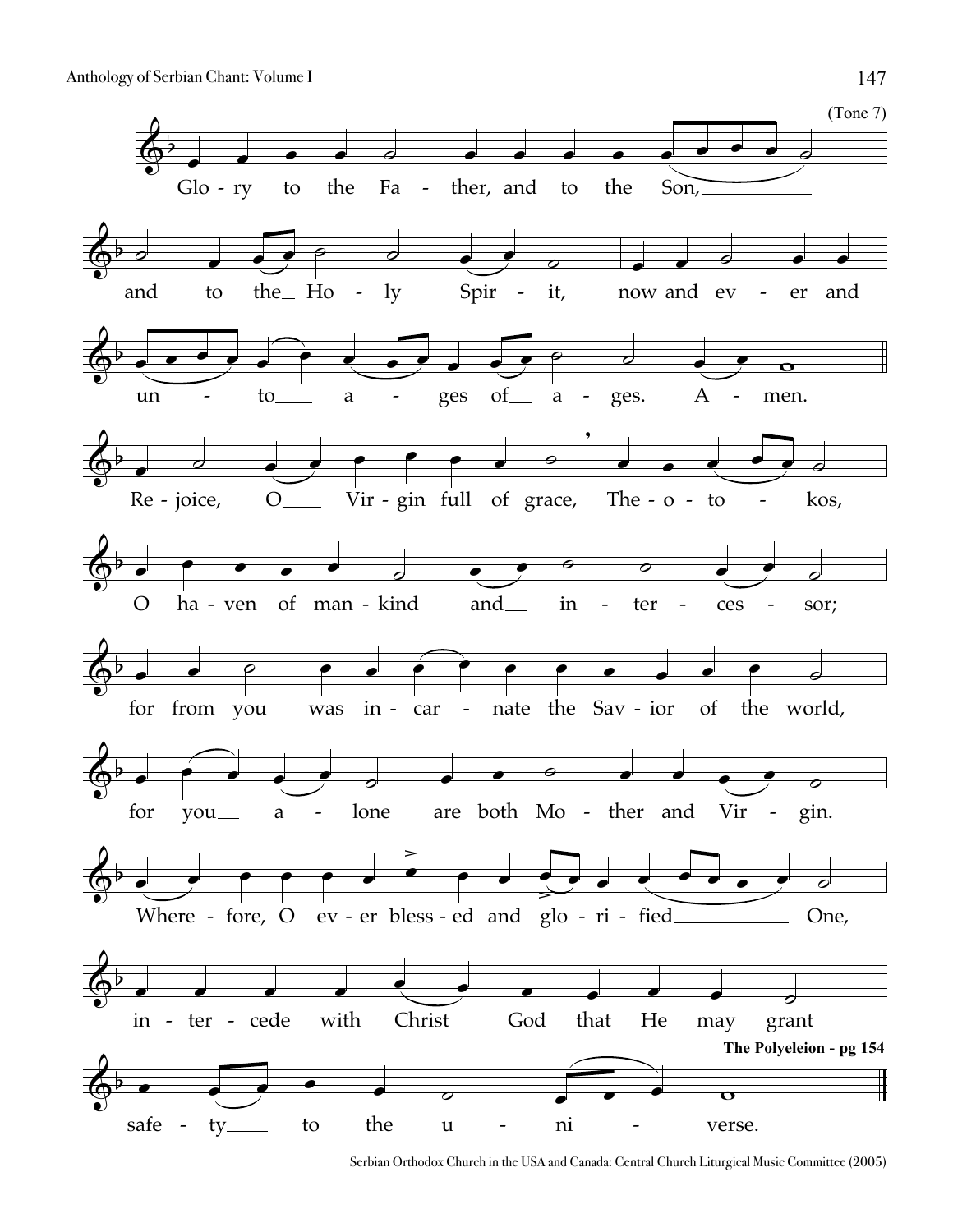

Serbian Orthodox Church in the USA and Canada: Central Church Liturgical Music Committee (2005)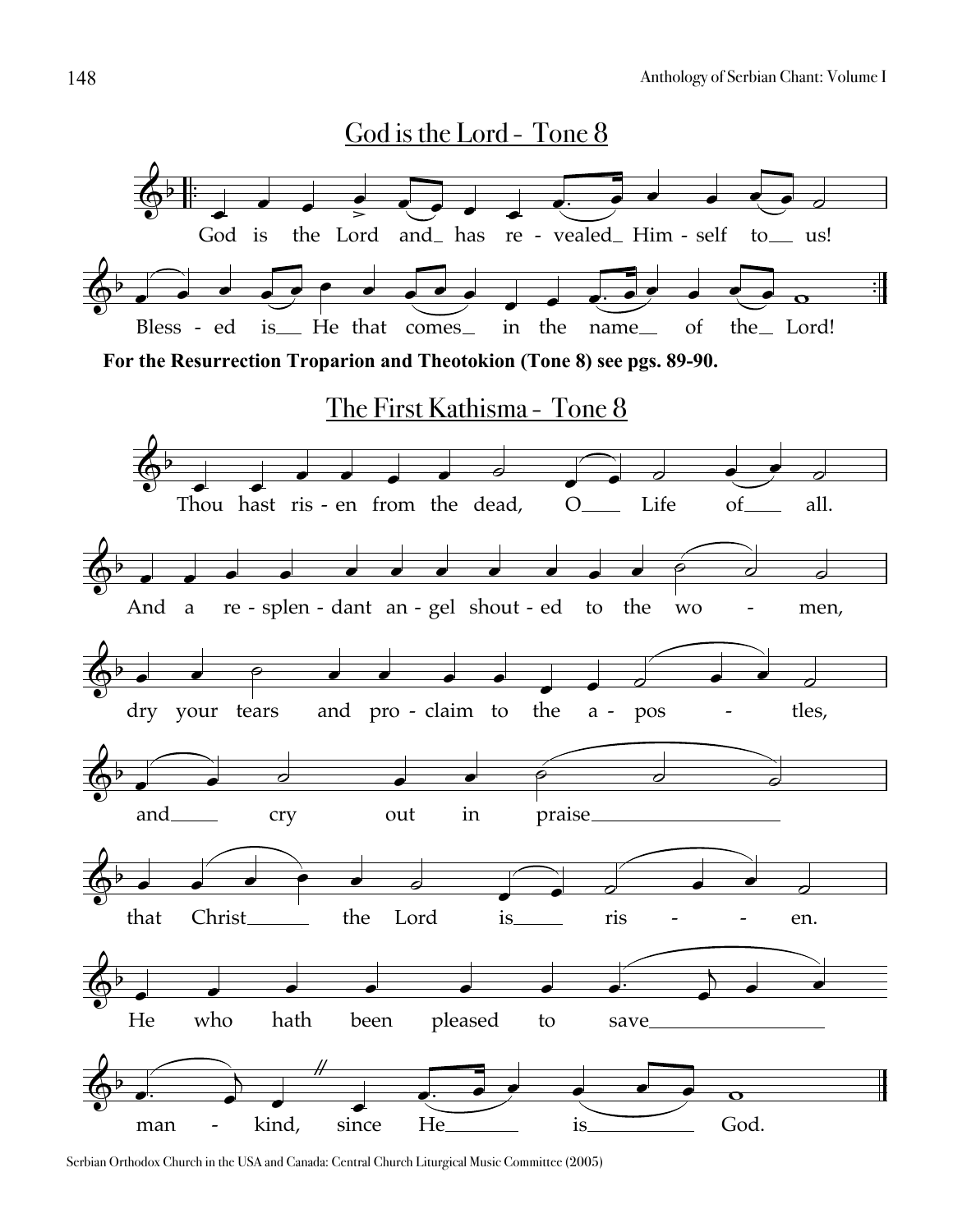

Serbian Orthodox Church in the USA and Canada: Central Church Liturgical Music Committee (2005)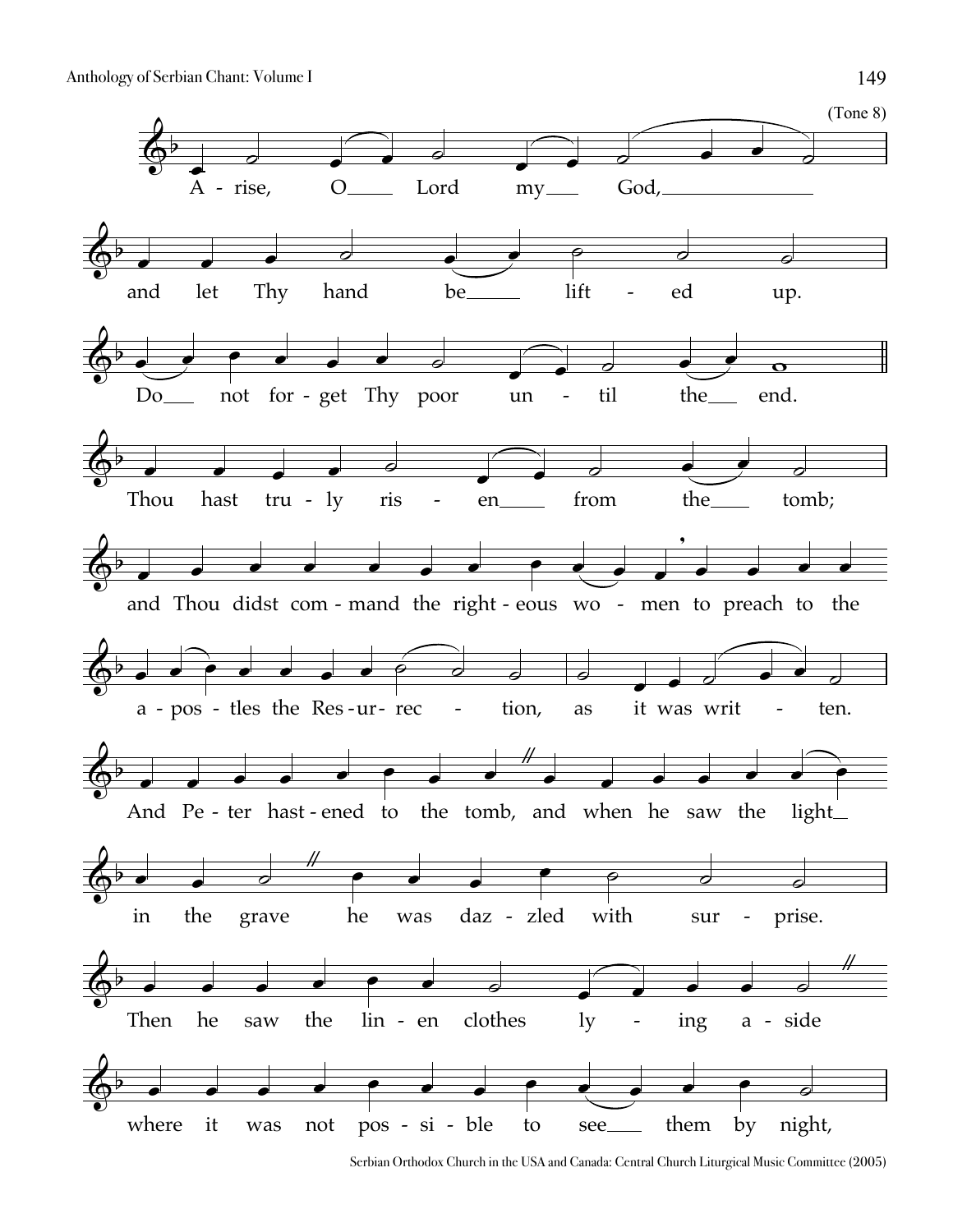

Serbian Orthodox Church in the USA and Canada: Central Church Liturgical Music Committee (2005)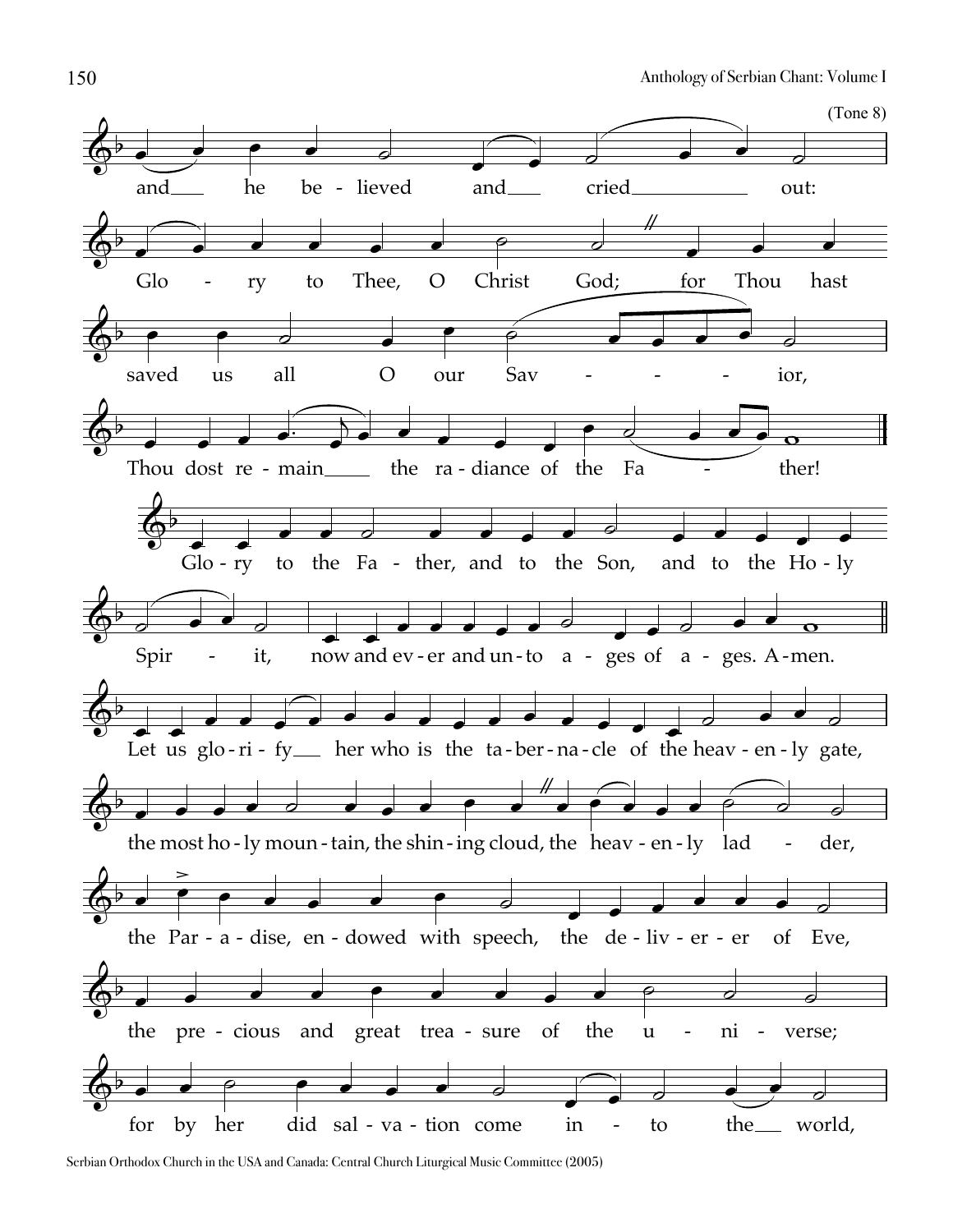

Serbian Orthodox Church in the USA and Canada: Central Church Liturgical Music Committee (2005)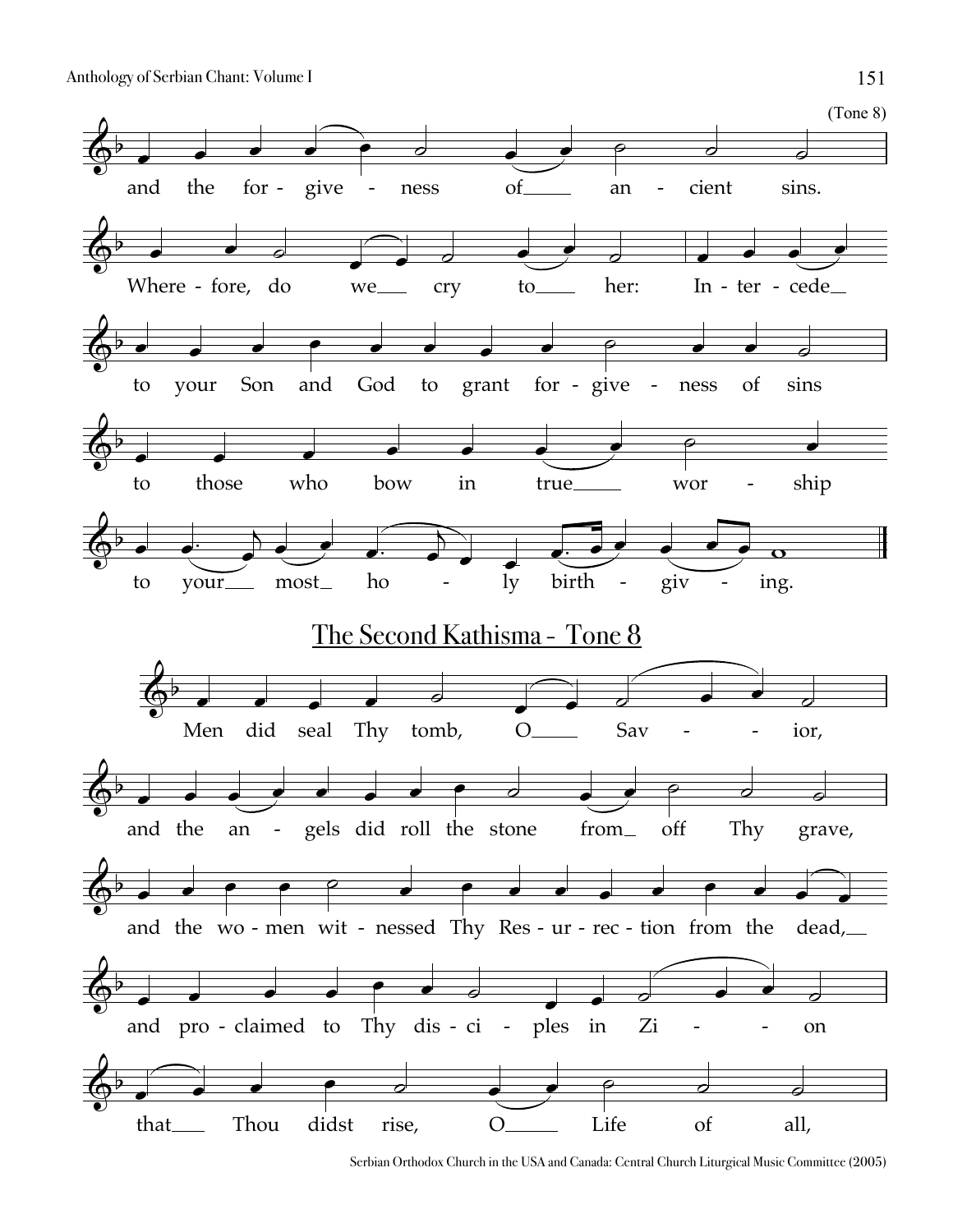

Serbian Orthodox Church in the USA and Canada: Central Church Liturgical Music Committee (2005)